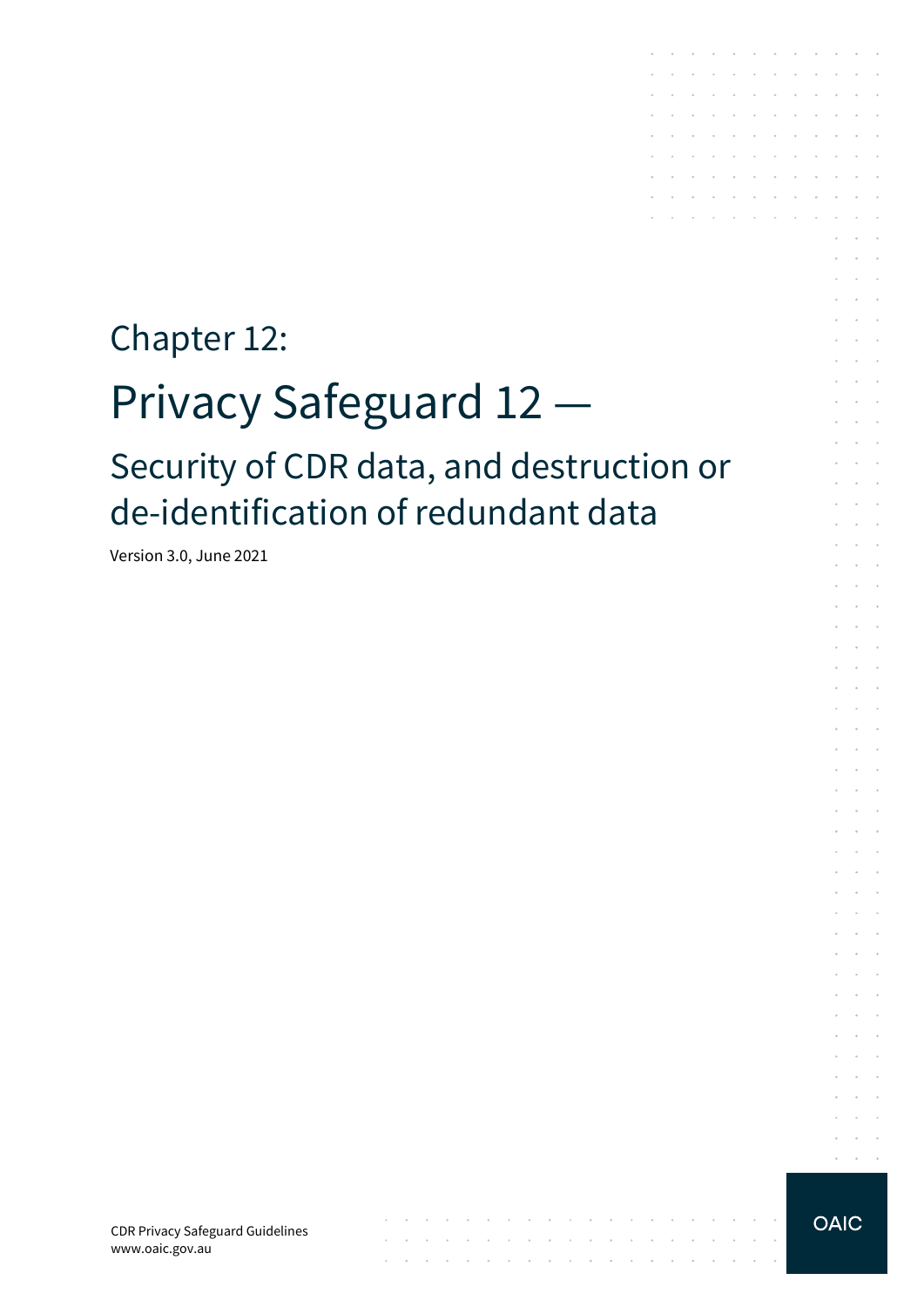## **Contents**

| Key points                                                              | 3              |
|-------------------------------------------------------------------------|----------------|
| What does Privacy Safeguard 12 say?                                     | 3              |
| Why is it important?                                                    | 3              |
| Who does Privacy Safeguard 12 apply to?                                 | 4              |
| Accreditation guidelines on information security                        | 4              |
| How Privacy Safeguard 12 interacts with the Privacy Act                 | 5              |
| <b>PART A: Security of CDR data</b>                                     | 6              |
| What do security measures need to protect against?                      | 6              |
| What steps does an entity need to take to secure CDR data?              | $\overline{1}$ |
| Notifiable Data Breach (NDB) scheme                                     | 16             |
| PART B: Treatment of redundant data (destruction and de-identification) | 17             |
| Overview of the process for treating redundant data                     | 17             |
| What is 'redundant data'?                                               | 19             |
| Deciding how to deal with redundant data                                | 20             |
| Steps to destroy redundant data                                         | 23             |
| Steps to de-identify redundant data                                     | 25             |
| Other relevant security obligations                                     | 26             |
| Privacy safeguards                                                      | 26             |
| Other CDR de-identification processes                                   | 27             |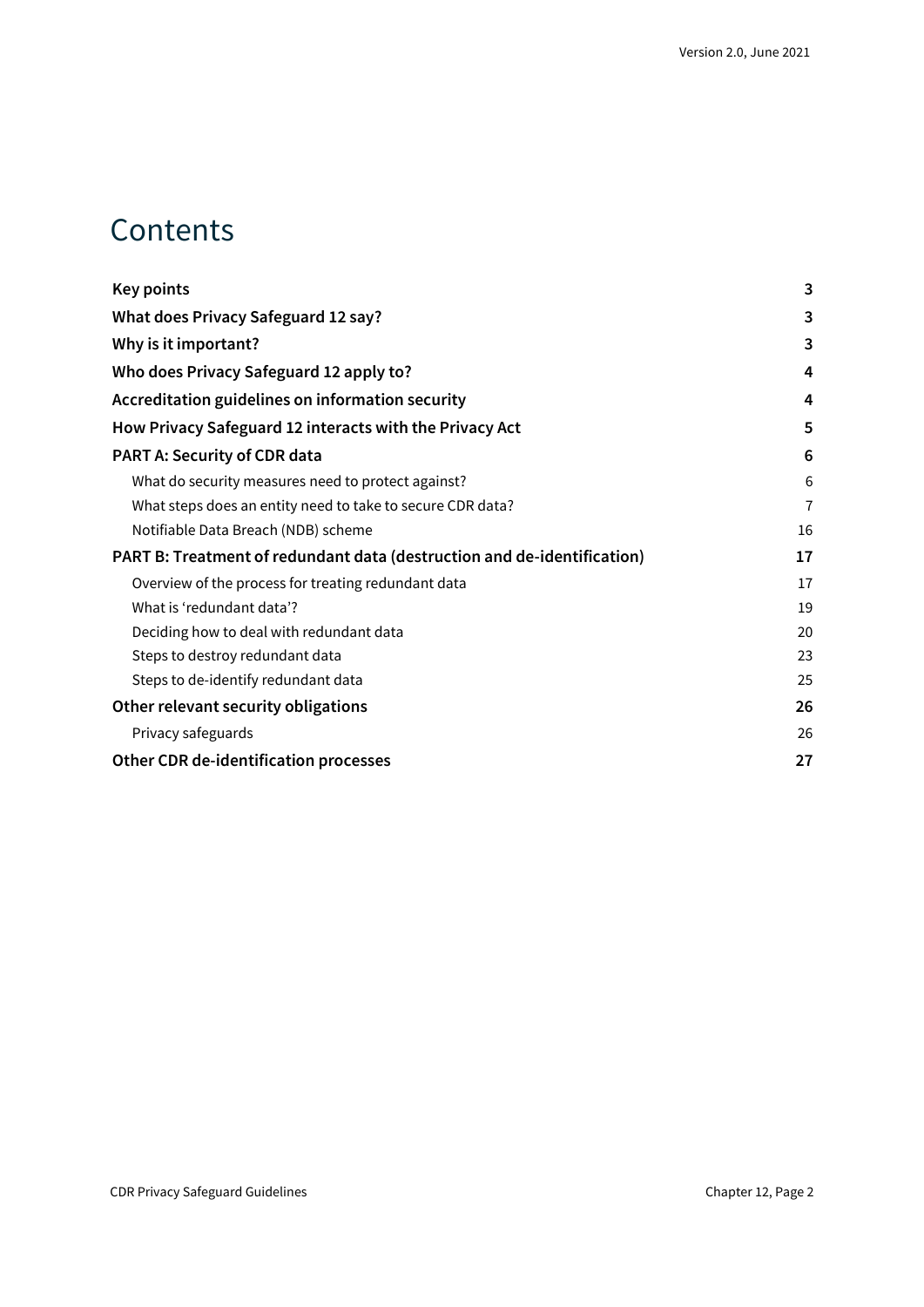## <span id="page-2-0"></span>**Key points**

- Securing CDR data is an integral element of the consumer data right (CDR) regime.
- Privacy Safeguard 12 places requirements on accredited data recipients of CDR data and designated gateways to ensure CDR data is protected from misuse, interference and loss, as well as from unauthorised access, modification or disclosure. The specific steps that these entities must take to protect CDR data are in the consumer data rules (CDR Rules).
- In addition, if an accredited data recipient of CDR data or a designated gateway no longer needs the CDR data for purposes permitted by privacy safeguards or the CDR Rules, then the data is considered 'redundant data' and will need to be destroyed (or deleted) or deidentified unless an exception applies.
- An applicant for accreditation must demonstrate compliance with the information security requirements in Privacy Safeguard 12 in order to gain and maintain accreditation under the CDR regime.

## <span id="page-2-1"></span>**What does Privacy Safeguard 12 say?**

- 12.1 Accredited data recipients of CDR data and designated gateways must take the steps in the CDR Rules to protect CDR data from misuse, interference and loss, as well as unauthorised access, modification and disclosure.
- 12.2 Accredited data recipients of CDR data and designated gateways must also take the steps set out in the CDR Rules to destroy or de-identify any CDR data that is no longer needed for:
	- the purposes permitted under the CDR Rules, or
	- any purpose for which the information may be used or disclosed under the privacy safeguards.
- 12.3 Consumers can request that their CDR data be deleted once it is no longer needed. Accredited data recipients of CDR data and designated gateways must delete CDR data that is subject to a deletion request unless an exception applies.
- 12.4 These requirements apply except where:
	- the accredited data recipient or designated gateway is required by law or a court/tribunal order to keep the CDR data, or
	- the CDR data relates to current or anticipated legal or dispute resolution proceedings to which the accredited data recipient, designated gateway or consumer is a party.

## <span id="page-2-2"></span>**Why is it important?**

- 12.5 Poor information security can leave systems and services at risk and may cause harm and distress to individuals, whether to their well-being, finances, or reputation. Some examples of harm include:
	- financial fraud including unauthorised credit card transactions or credit fraud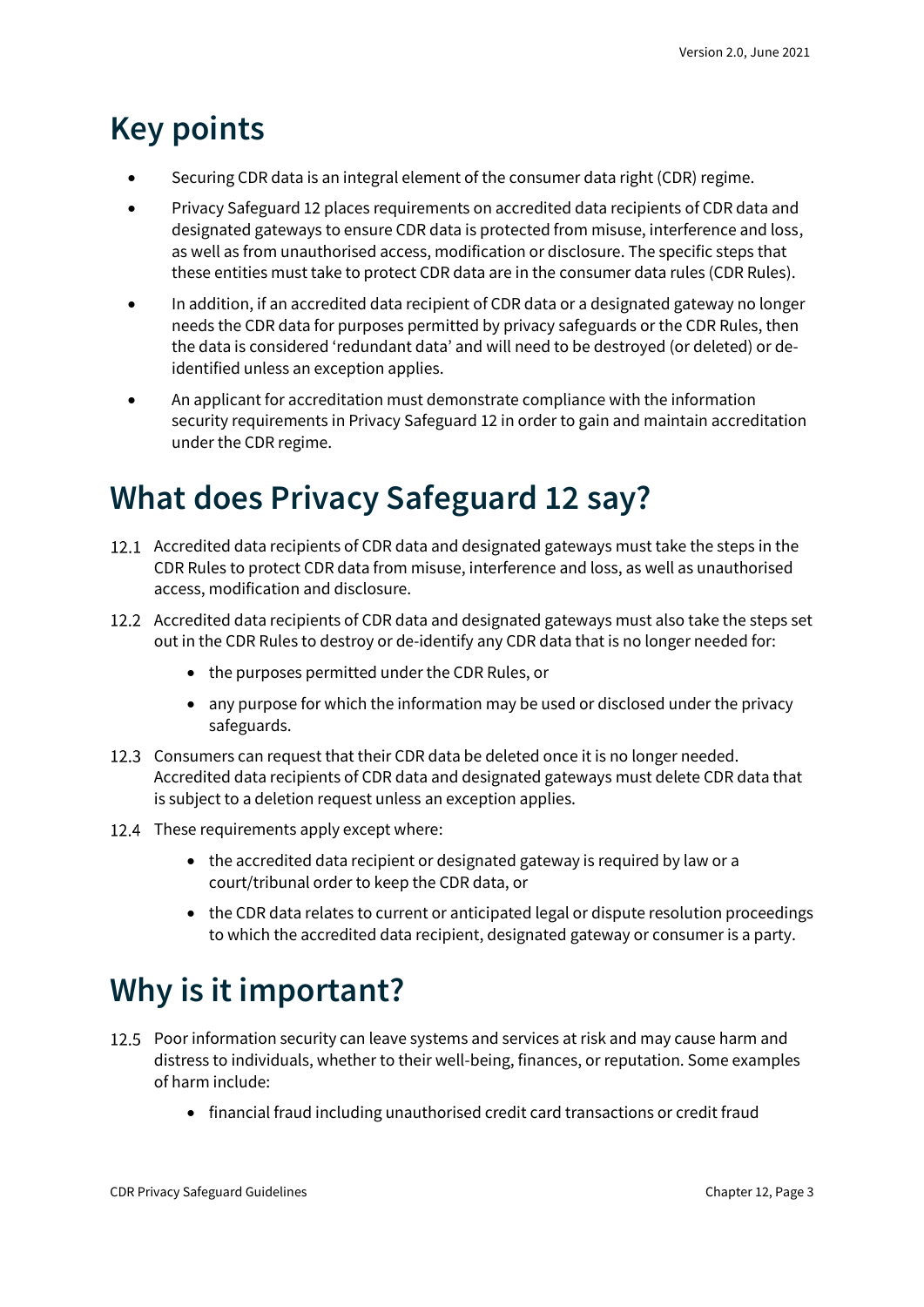- identity theft causing financial loss or emotional and psychological harm
- family violence, and
- physical harm or intimidation.
- 12.6 Poor information security practices negatively impact an entity's reputation and undermine its commercial interests. As shown in the OAIC's long-running Australian community [attitudes to privacy survey](https://www.oaic.gov.au/engage-with-us/community-attitudes/), privacy protection contributes to an individual's trust in an entity. If an entity is perceived to be handling data contrary to community expectations, individuals may seek out alternative products and services.
- 12.7 In addition, accredited data recipients are entrusted with CDR data under the CDR regime to allow them to provide products and services to consumers. Privacy Safeguard 12 ensures that accredited data recipients are taking steps to ensure a consistent, high standard of security under the CDR Rules to ensure this data is protected. This helps to build public trust and confidence in the security practices of accredited data recipients.
- Deleting or de-identifying redundant data also minimises the risk profile of an accredited data recipient as they are not holding unnecessary CDR data.

## <span id="page-3-0"></span>**Who does Privacy Safeguard 12 apply to?**

Privacy Safeguard 12 applies to accredited data recipients of CDR data and designated gateways for CDR data. It does not apply to data holders. However, data holders must ensure that they are adhering to their obligations under the *Privacy Act 1988* (the Privacy Act) and the Australian Privacy Principles (APPs), including APP 11, in relation to the security of personal information.

**Note:** *There are no designated gateways in the banking sector. See Chapter B (Key concepts) for the meaning of designated gateway.*

## <span id="page-3-1"></span>**Accreditation guidelines on information security**

- 12.10 This chapter provides guidance on the steps for securing CDR data and managing redundant data in compliance with Privacy Safeguard 12.
- 12.11 An applicant for accreditation must demonstrate compliance with information security requirements in Privacy Safeguard 12 in order to gain and maintain accreditation under the CDR regime.
- 12.12 Accredited persons should refer to the Supplementary Accreditation Guidelines on Information Security by the Australian Competition and Consumer Commission (ACCC) for specific guidance on the:
	- information security obligations under Privacy Safeguard 12 that applicants must satisfy for accreditation under the CDR regime, and
	- ongoing information security and reporting obligations under Privacy Safeguard 12, including preparing attestation and assurance reports.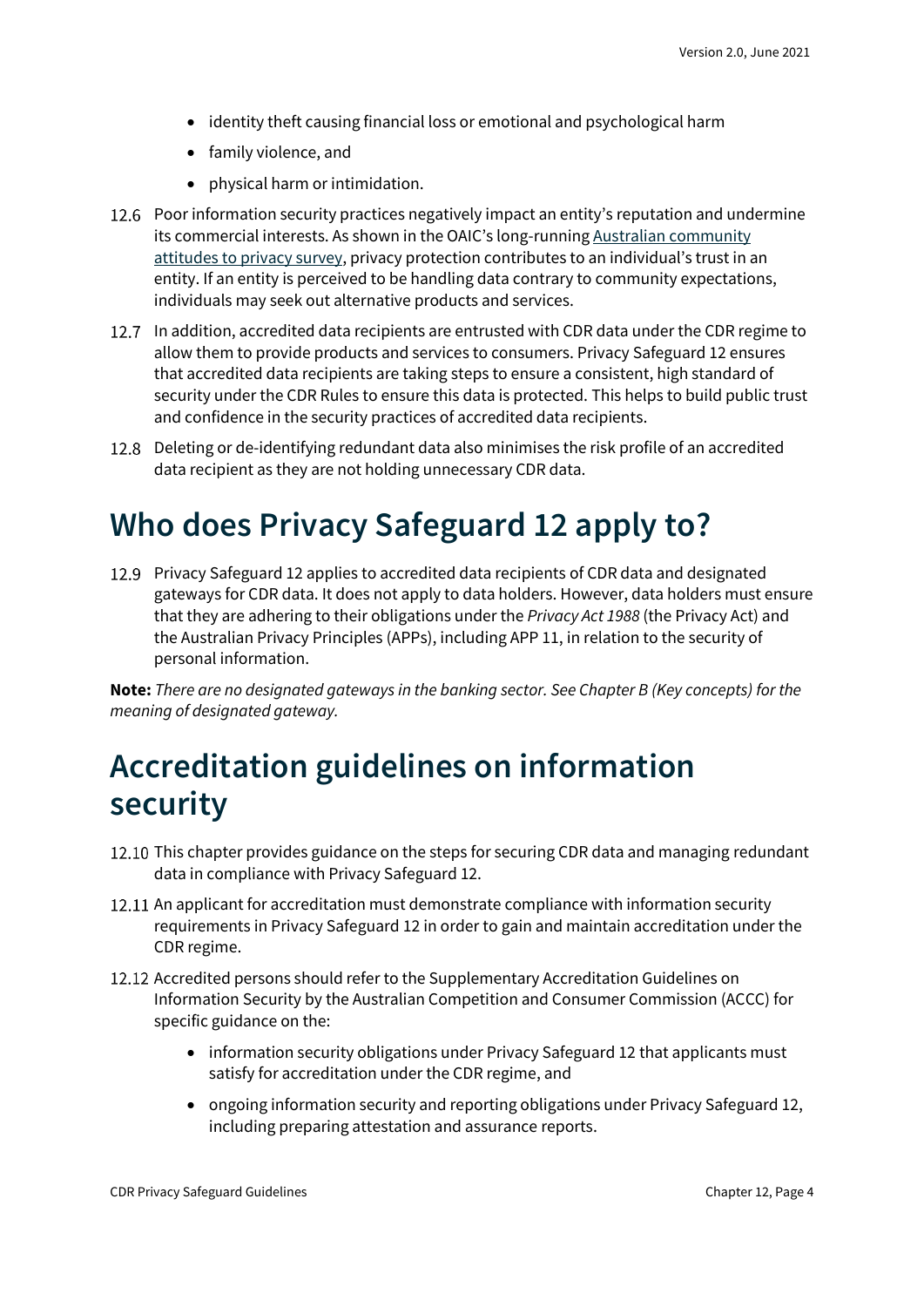## <span id="page-4-0"></span>**How Privacy Safeguard 12 interacts with the Privacy Act**

- 12.13 It is important to understand how Privacy Safeguard 12 interacts with the Privacy Act and the APPs $<sup>1</sup>$ </sup>
- 12.14 APP 11 requires APP entities to take measures to ensure the security of personal information they hold and to consider whether they are permitted to retain this personal information (see Chapter 11: APP 11 – [Security of personal information of the](https://www.oaic.gov.au/privacy/australian-privacy-principles-guidelines/chapter-11-app-11-security-of-personal-information/) APP Guidelines).

| <b>CDR</b> entity                | Privacy protections that apply in the CDR context                                                                                                                          |  |
|----------------------------------|----------------------------------------------------------------------------------------------------------------------------------------------------------------------------|--|
| <b>Accredited data recipient</b> | <b>Privacy Safeguard 12</b>                                                                                                                                                |  |
|                                  | For accredited data recipients of a consumer's CDR data, Privacy<br>Safeguard 12 applies to the security of that CDR data. <sup>2</sup>                                    |  |
|                                  | APP 11 does not apply in relation to that CDR data. <sup>3</sup>                                                                                                           |  |
|                                  | Note: Accredited persons must also demonstrate compliance with<br>the information security requirements in Privacy Safeguard 12 to<br>maintain accreditation. <sup>4</sup> |  |
| Designated gateways              | <b>Privacy Safeguard 12</b>                                                                                                                                                |  |
|                                  | For designated gateways for CDR data, Privacy Safeguard 12 applies<br>to the security of the CDR data. <sup>5</sup>                                                        |  |
|                                  | APP 11 does not apply in relation to that CDR data. <sup>6</sup>                                                                                                           |  |

<sup>&</sup>lt;sup>1</sup> The Privacy Act includes 13 APPs that regulate the handling of personal information by certain organisations and Australian Government agencies (APP entities). See also [Chapter B: Key concepts of the APP guidelines.](https://www.oaic.gov.au/privacy/australian-privacy-principles-guidelines/chapter-b-key-concepts/)

- CDR data is held by (or on behalf of) the person
- the CDR data, or any other CDR data from which it was directly or indirectly derived, was disclosed to the person under the consumer data rules, and
- the person is neither a data holder, nor a designated gateway, for the first mentioned CDR data. See s 56EK of the Competition and Consumer Act.

<sup>4</sup> See the ACCC's Supplementary Accreditation Guidelines on Information Security for more information.

<sup>&</sup>lt;sup>2</sup> Privacy Safeguard 12 applies from the point when the accredited person becomes an accredited data recipient of the CDR data. An accredited person becomes an accredited data recipient for CDR data when:

<sup>&</sup>lt;sup>3</sup> The APPs do not apply to an accredited data recipient of CDR data, in relation to that CDR data - s 56EC(4)(a) of the Competition and Consumer Act. However, s 56EC(4) does not affect how the APPs apply to accredited persons and accredited data recipients who are APP entities, in relation to the handling of personal information outside the CDR system. (Note: Small business operators accredited under the CDR system are APP entities in relation to information that is personal information but is not CDR data. See s 6E(1D) of the Privacy Act.) Section 56EC(4) also does not affect how the APPs apply to an accredited person who does not become an accredited data recipient of the CDR data (other than for Privacy Safeguards 1 – 4). See s 56EC(5)(aa) of the Competition and Consumer Act.

<sup>5</sup> Section 56EO(1) of the Competition and Consumer Act.

<sup>6</sup> The APPs do not apply to designated gateways for CDR data in relation to that CDR data - s 56EC(4)(d) of the Competition and Consumer Act. However, s 56EC(4) does not affect how the APPs apply to designated gateways who are APP entities, in relation to the handling of personal information outside the CDR system. See s 56EC(5)(b) of the Competition and Consumer Act.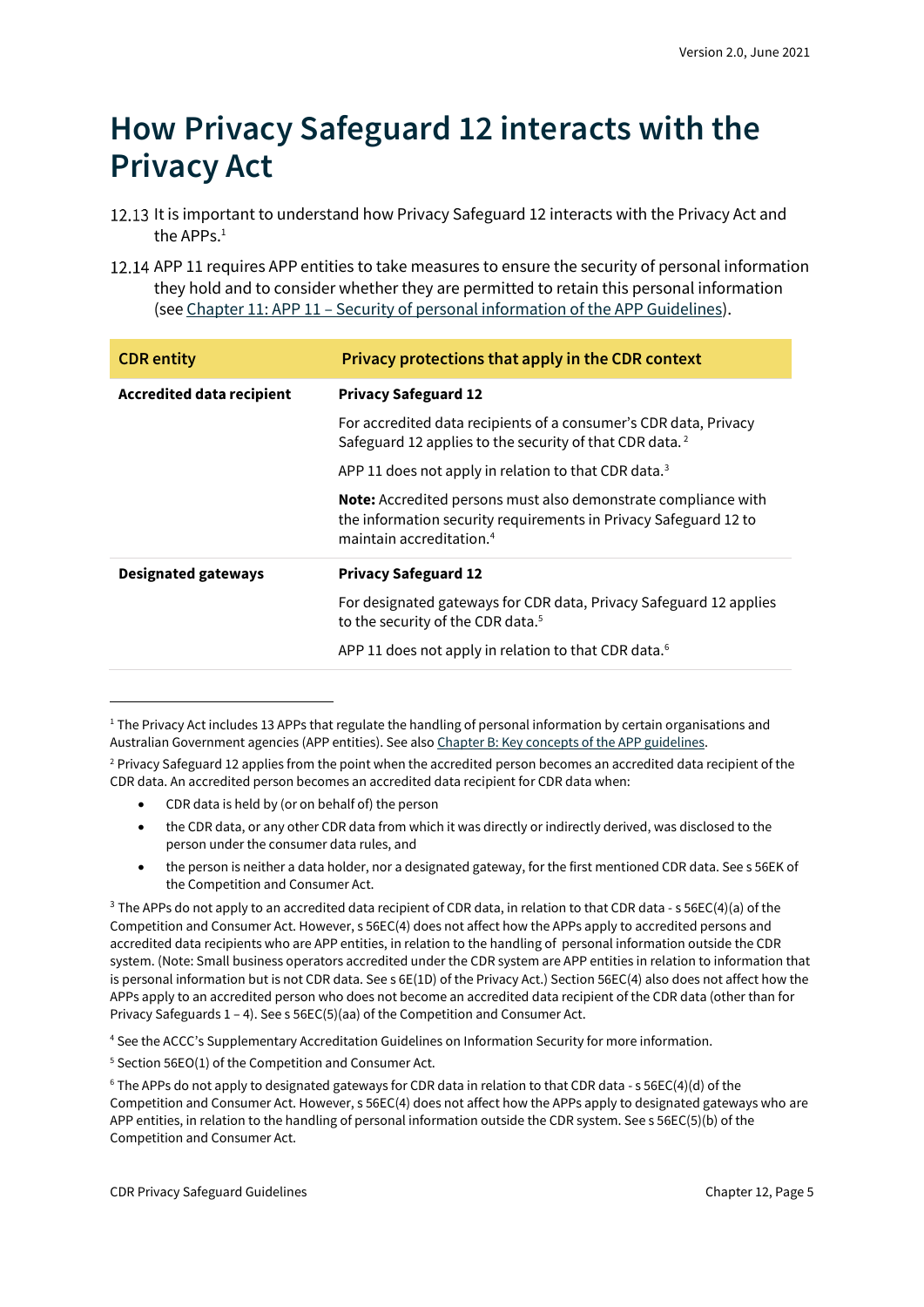Privacy Safeguard 12 does not apply to data holders.

## <span id="page-5-0"></span>**PART A: Security of CDR data**

### <span id="page-5-1"></span>**What do security measures need to protect against?**

- 12.15 An accredited data recipient is required to put in place specific information security measures to protect the CDR data they receive from misuse, interference and loss, as well as unauthorised access, modification and disclosure.
- 12.16 A designated gateway of CDR data is required to put in place information security measures to protect that CDR data from misuse, interference and loss, as well as unauthorised access, modification and disclosure.
- 12.17 The terms 'misuse', 'interference', 'loss' and 'unauthorised access' are not defined in the Competition and Consumer Act. The following discussion represents the OAIC's interpretation of these terms based on their ordinary meaning. However, given that information security is an evolving concept, the discussion below is not intended to include an exhaustive list of examples.
	- **Misuse:** occurs where CDR data is used for a purpose not permitted by the CDR. For example, misuse would occur if an employee of a CDR entity browses consumer statements to discover information about someone they know.<sup>7</sup>
	- **Interference:** occurs when there is an attack on CDR data that interferes with the CDR data but does not necessarily modify its content. For example, interference would occur if there is a ransomware attack that leads to the data being locked down and ransomed.
	- **Loss:** refers to the accidental or inadvertent loss of CDR data where the data is no longer accessible and usable for its purpose, or in circumstances where it is likely to result in authorised access or disclosure. Examples of loss include physical loss by leaving data in a public place, failing to keep adequate backups in the event of systems failure or as a result of natural disasters.<sup>8</sup>
	- **Unauthorised access:** occurs where CDR data is accessed by someone who is not permitted to do so. This includes unauthorised access by an employee of the accredited data recipient or designated gateway, or an independent contractor, as well as unauthorised access by an external third party. For example, unauthorised access would occur if a computer network is compromised by an external attacker resulting in CDR data being accessed without authority.

 $7$  Privacy Safeguard 6 sets out when an accredited data recipient of CDR data or a designated gateway for CDR data is permitted to use that CDR data (se[e Chapter 6 \(Privacy Safeguard 6\)\).](https://www.oaic.gov.au/consumer-data-right/cdr-privacy-safeguard-guidelines/chapter-6-privacy-safeguard-6-use-or-disclosure-of-cdr-data-by-accredited-data-recipients-or-designated-gateways/) Privacy Safeguards 7 and 9 also contain requirements relating to an entity's use of CDR data for the purpose of direct marketing and use of government related identifiers respectively (se[e Chapters 7 \(Privacy Safeguard 7\)](https://www.oaic.gov.au/consumer-data-right/cdr-privacy-safeguard-guidelines/chapter-7-privacy-safeguard-7-use-or-disclosure-of-cdr-data-for-direct-marketing-by-accredited-data-recipients-or-designated-gateways/) an[d 9 \(Privacy Safeguard 9\)](https://www.oaic.gov.au/consumer-data-right/cdr-privacy-safeguard-guidelines/chapter-9-privacy-safeguard-9-adoption-or-disclosure-of-government-related-identifiers-by-accredited-data-recipients/)).

<sup>&</sup>lt;sup>8</sup> Loss does not apply to intentional destruction or de-identification of CDR data undertaken in accordance with the CDR Rules.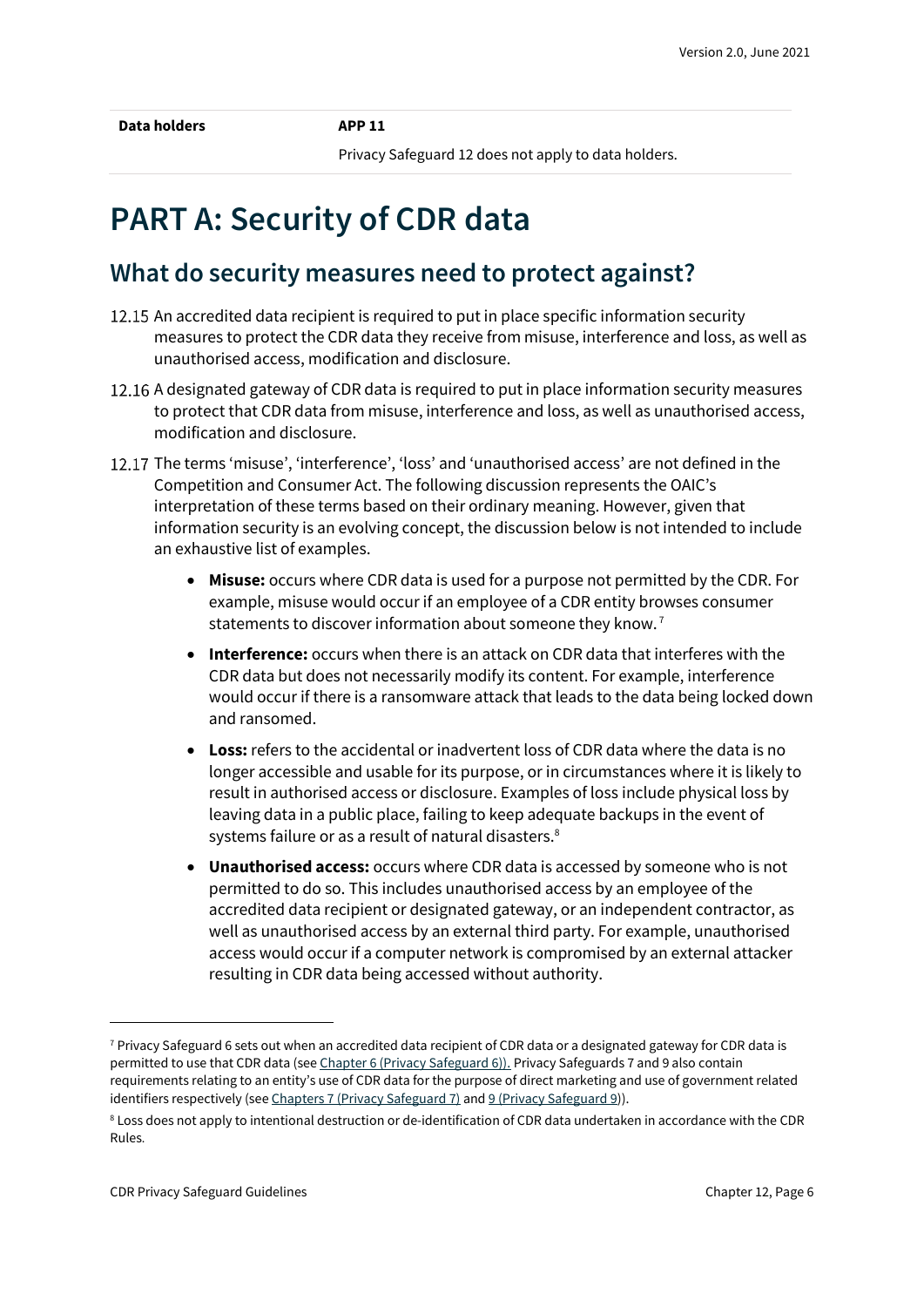- **Unauthorised modification:** occurs where CDR data is altered by someone who is not permitted to do so, or where the data is altered in a way that is not permitted. For example, unauthorised modification would occur if an employee of an accredited data recipient or designated gateway altered a consumer's savings account information to offer a more favourable deal.
- **Unauthorised disclosure:** occurs where an accredited data recipient or designated gateway, whether intentionally or unintentionally, makes CDR data accessible or visible to others outside the entity. For example, unauthorised disclosure includes 'human error', such as an email sent to the wrong person. It can also include disclosure of CDR data to a scammer as a result of inadequate identity verification procedures.
- 12.18 Information security not only covers cybersecurity (the protection of your networks and information systems from cyber-attack), but also physical and organisational security measures.

### <span id="page-6-0"></span>**What steps does an entity need to take to secure CDR data?**

- 12.19 Privacy Safeguard 12 requires accredited data recipients and designated gateways to take the steps in the CDR Rules to protect the CDR data from misuse, interference and loss, as well as unauthorised access, modification and disclosure. These steps are detailed in Schedule 2 of the CDR Rules.
- 12.20 The CDR Rules provide obligations for accredited data recipients to have governance requirements in place, understand their data environment and risk posture, and implement minimum security controls.<sup>9</sup>
- 12.21 Broadly, the steps to manage the information security of CDR data are:
	- **Step 1:** define and implement security governance in relation to CDR data.
	- **Step 2:** define the boundaries of the CDR data environment.
	- **Step 3:** have and maintain an information security capability (including minimum security controls set out in Part 2 of Schedule 2 to the CDR Rules).
	- **Step 4:** implement a formal controls assessment program.
	- **Step 5:** manage and report security incidents.
- 12.22 This section summarises what is required by these steps and provides guidance on how accredited data recipients may implement them.
- 12.23 The five steps are not sequential and do not have to be undertaken in order. They should be understood as the minimum processes, policies and procedures that must be put in place to ensure security of CDR data. As such, these steps may occur in parallel and may be repeated iteratively as required.

<sup>&</sup>lt;sup>9</sup> The CDR Rules currently do not detail steps for how designated gateways must comply with Privacy Safeguard 12.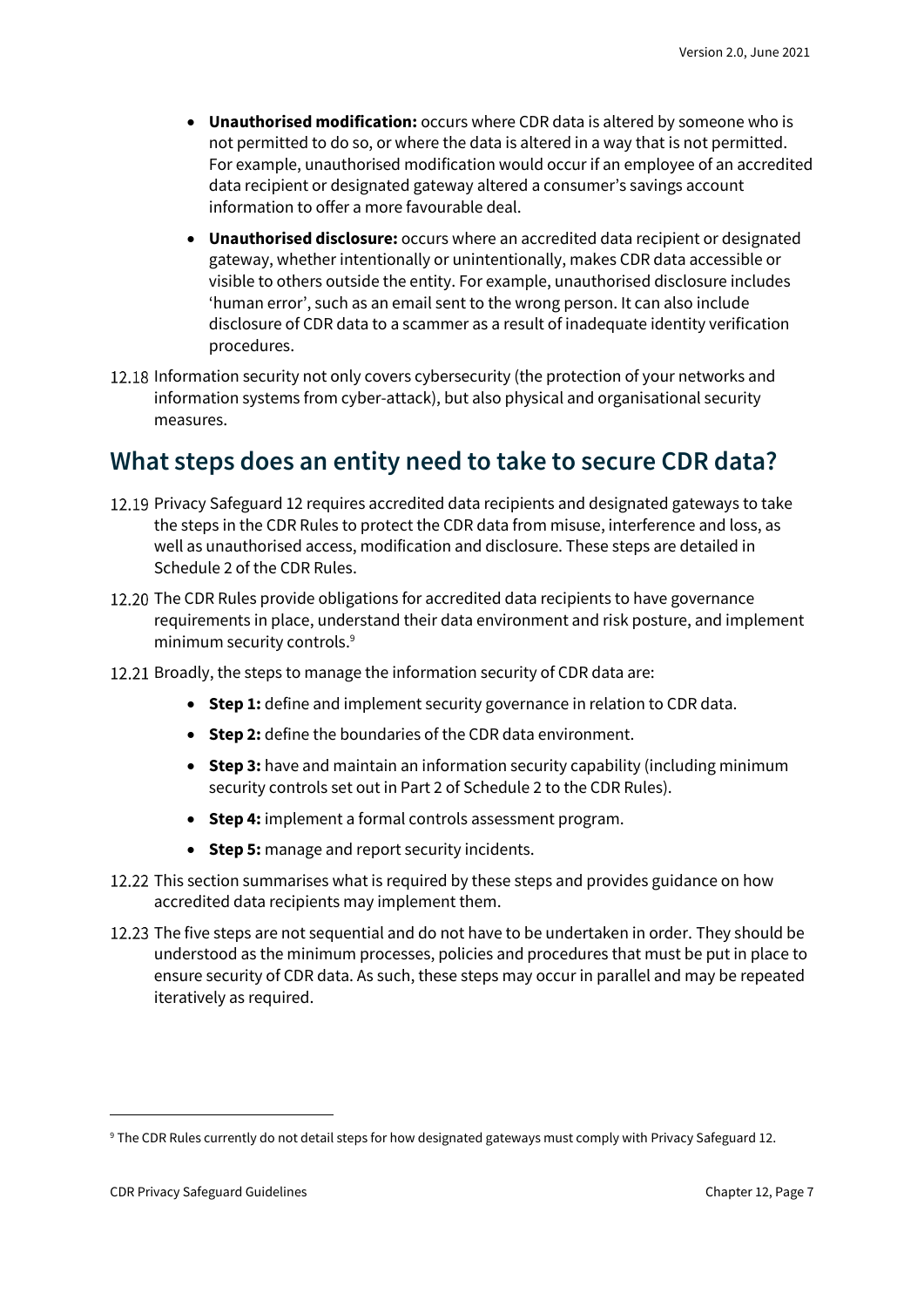### Step 1: Define and implement security governance in relation to CDR data

#### **Information security governance framework**

- 12.24 The CDR Rules require an accredited data recipient to establish and maintain a formal governance framework<sup>10</sup> for managing information security risks relating to CDR data.
- 12.25 An accredited data recipient may leverage their existing information security governance structure and extend it to their CDR data environment.<sup>11</sup> An accredited data recipient may also utilise existing frameworks, requirements and models in developing their information security governance framework and defining security areas.<sup>12</sup>
- 12.26 Complying with an existing framework or model does not, of itself, mean that the entity will be compliant with all information security obligations under Privacy Safeguard 12.
- 12.27 When deciding whether to adopt, apply or modify a standard information security governance framework or model, an accredited data recipient should ensure that the framework or model:
	- is appropriate for CDR data and the CDR sector(s) in which the accredited data recipient is operating
	- is current and up to date
	- takes into account what internal or external auditing is undertaken, and
	- is underpinned by a risk profile comparable to the risk profile of the accredited data recipient's CDR data environment.
- Accredited persons are subject to ongoing reporting and audit requirements set out in the CDR Rules (Schedule 1, Part 2). Further information regarding the reporting requirements is contained within the ACCC's Supplementary Accreditation Guidelines on Information Security. Accredited data recipients should ensure that any information security governance framework or model takes these requirements into account.

**Privacy tip:** An accredited data recipient should consider conducting a security risk assessment (which may be part of a broader risk assessment to identify other risks including data mismanagement and quality) before establishing and maintaining a formal governance framework. This ensures the accredited data recipient is aware of their security risk profile and vulnerabilities so that the formal governance framework matches the privacy risks and is fit for purpose.

<sup>&</sup>lt;sup>10</sup> A formal governance framework refers to policies, processes, roles and responsibilities required to facilitate the oversight and management of information security.

<sup>&</sup>lt;sup>11</sup> For further information, see the ACCC's Supplementary Accreditation Guidelines on Information Security.

<sup>&</sup>lt;sup>12</sup> The ACCC's Supplementary Accreditation Guidelines on Information Security provide examples of frameworks, requirements and models that might be used in this regard, namely ISO 27001, NIST CSF, PCI DSS and CPS 234.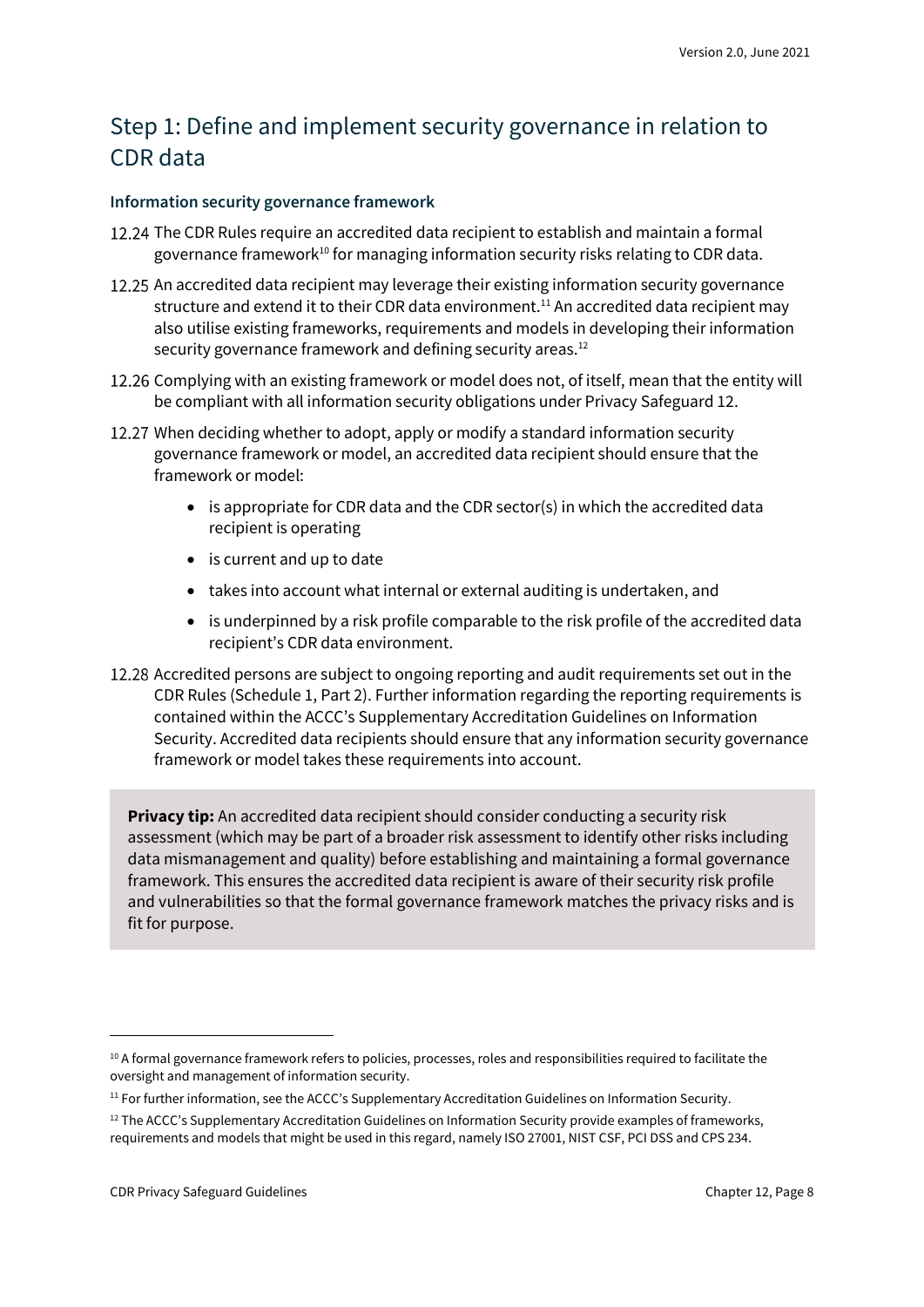#### **Documenting practices and procedures relating to information security and management of CDR data**

- 12.29 Accredited data recipients must clearly document their practices and procedures relating to information security and management of CDR data, including the specific responsibilities of senior management.<sup>13</sup>
- 12.30 Accredited data recipients may choose to document these practices and procedures as part of the information security policy required by the CDR Rules, (see paragraphs 12.34–12.38) or as a separate document.
- 12.31 Senior management will have ultimate responsibility for the management of information security.<sup>14</sup> Senior management should implement the necessary practices, procedures, resources and training to allow the accredited data recipient to effectively discharge its responsibilities under the CDR Rules.<sup>15</sup>
- 12.32 An accredited data recipient should establish formal information security governance structures, such as committees and forums, to oversee the security of CDR data.<sup>16</sup> These committees or forums should include membership from across key business areas, particularly where the entity's CDR data environment is large or complex, $^{17}$  so information security is an integrated component of the accredited data recipient's entire business and not left to the compliance or the information and communications technology area alone.
- 12.33 An accredited data recipient's formal information security governance structures should have clear procedures for oversight and accountability, and clear lines of authority for decisions regarding the security of CDR data.

**Risk point**: Accredited data recipients that view security as a box-ticking exercise or treat it in isolation from broader organisational frameworks can expose CDR data to security risks.

**Privacy tip**: Accredited data recipients should foster a security-aware culture amongst staff. When establishing procedures for oversight, accountability and lines of authority for decisions regarding CDR security, it is expected that:

- privacy and personal information security steps and strategies are supported by senior management
- senior management should promote a privacy culture that values and protects CDR data and supports the integration of privacy practices, procedures and systems into broader organisational frameworks

<sup>&</sup>lt;sup>13</sup> Clause 1.3(2) of Schedule 2 to the CDR Rules.

<sup>&</sup>lt;sup>14</sup> Senior management, of an accredited data recipient that is a body corporate, means: (a) the accredited data recipient's directors; and (b) any person who makes or participates in making decisions that affect the management of CDR data by the accredited data recipient: clause 1.2 of Schedule 2 to the CDR Rules.

<sup>&</sup>lt;sup>15</sup> The ACCC's Supplementary Accreditation Guidelines on Information Security.

<sup>&</sup>lt;sup>16</sup> The ACCC's Supplementary Accreditation Guidelines on Information Security.

<sup>&</sup>lt;sup>17</sup> The ACCC's Supplementary Accreditation Guidelines on Information Security.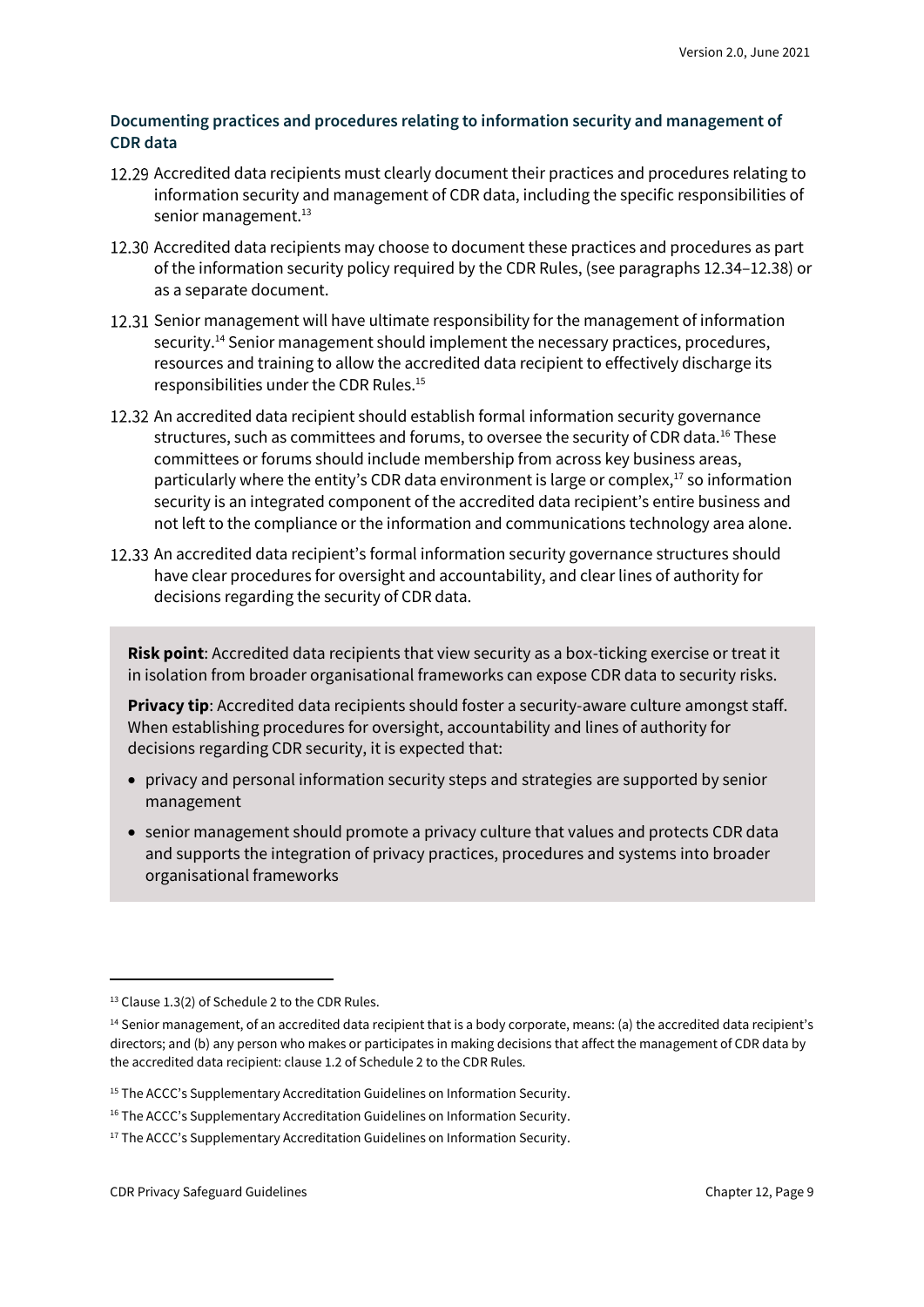- it is clear to staff who holds key security roles, including who is responsible for the overall operational oversight and strategic direction of secure CDR data handling, and
- if there are several areas or teams responsible for information security and privacy, or if the organisation's CDR data environment is large or complex, there should be governance arrangements in place to ensure that key business areas work together (for example, committees and forums).

#### **Information security policy**

- 12.34 An accredited data recipient must have and maintain an information security policy that governs information security across their organisation.<sup>18</sup>
- 12.35 The information security policy must include information about: $19$ 
	- its information security risk posture (that is, the exposure and potential harm to the entity's information assets, including CDR data, from security threats)
	- how the entity plans to address those risks
	- the exposure and potential harm from security threats, and
	- how its information security practices and procedures and its information security controls, are designed, implemented and operated to mitigate those risks.
- 12.36 The information security policy should be internally and externally enforceable. Compliance with the policy should also be monitored.<sup>20</sup>
- 12.37 An accredited data recipient may choose to address CDR data security in a single policy or across multiple policies (for example, to account for different business areas). While a specific information security policy for CDR data is preferred, it is not required.
- 12.38 Entities should ensure relevant staff are aware of the information security policy and are trained in their responsibilities. The information security policy should be easily accessible to all relevant staff.

**Risk point:** Failing to ensure that employees are aware of their information security obligations risks non-compliance with the CDR information security requirements.

**Privacy tip:** Relevant employees should be aware of, and have access to, the information security policy. The information security policy should include provisions to deal with breaches of the policy by employees and ongoing monitoring of compliance.

<sup>&</sup>lt;sup>18</sup> Clause 1.3(3) of Schedule 2 to the CDR Rules.

<sup>&</sup>lt;sup>19</sup> Clause 1.3(3) of Schedule 2 to the CDR Rules.

<sup>&</sup>lt;sup>20</sup> The term 'enforceable' is defined in the ACCC's Supplementary Accreditation Guidelines on Information Security as both internally and externally, including provisions to deal with breaches of the policy. 'Internally' refers to the policy being enforceable against an accredited person's employees and internal departments. 'Externally' refers to the policy, or parts thereof, being enforceable against the accredited person's third-parties and vendors through mechanisms such as contractual requirements and ongoing third party monitoring processes.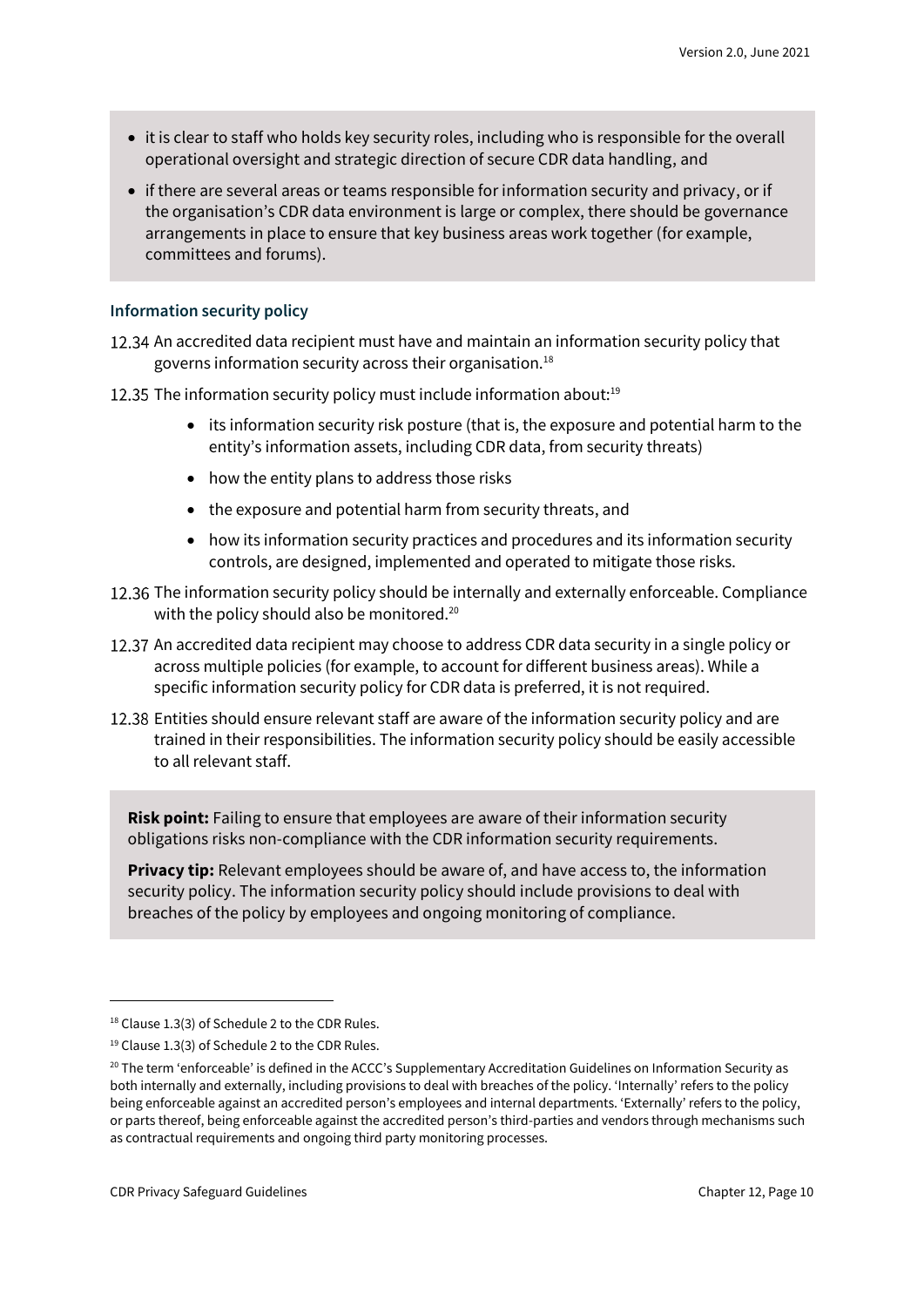#### **Review of appropriateness**

- 12.39 The accredited data recipient must review and update the formal governance framework for appropriateness:
	- in response to material changes to both the extent and nature of threats to its CDR data environment and its operating environment, or
	- where no such material changes occur  $-$  at least annually.<sup>21</sup>

#### **What is a material change?**

A material change is one that significantly changes the CDR data environment, such as the introduction of a new system, the migration of data onto new infrastructure, introduction of a new outsourced service provider, or a change to the terms and conditions of the services provided by an existing outsourced service provider.<sup>22</sup>

### Step 2: Define the boundaries of the CDR data environment

- 12.40 An accredited data recipient must assess, define and document its CDR data environment. To define and document the CDR data environment, accredited data recipients should identify the people, processes and technology that manage, secure, store or otherwise interact with CDR data. This includes infrastructure, which may be owned and/or managed by an outsourced service provider or third-party.<sup>23</sup>
- 12.41 Mapping the CDR data environment will ensure an accredited data recipient is fully aware of the CDR data it handles, where the data is kept, who has access to it, and the risks associated with that data before applying security capability controls in Step 3. It will also help to ensure that an accredited data recipient's privacy, procedures and systems are up to date.

#### **Factors to consider as part of the documented CDR data environment analysis**

'CDR data environment' refers to the systems, technology and processes that relate to the management of CDR data, including CDR data collected by or disclosed to outsourced service providers. The documented analysis should generally include information about:

**People:** Who will have access to CDR data? Who will authorise access?

**Technology:** Such as information systems, storage systems (including whether data is stored overseas, with a cloud service provider, or other third-party), data security systems, authentication systems.

**Processes:** The entity's CDR information handling practices, such as how it collects, uses and stores personal information, including whether CDR data handling practices are outsourced to third parties.

<sup>&</sup>lt;sup>21</sup> Clause 1.3(4) of Schedule 2 to the CDR Rules.

<sup>&</sup>lt;sup>22</sup> See the ACCC's Supplementary Accreditation Guidelines on Information Security.

<sup>&</sup>lt;sup>23</sup> See the ACCC's Supplementary Accreditation Guidelines on Information Security.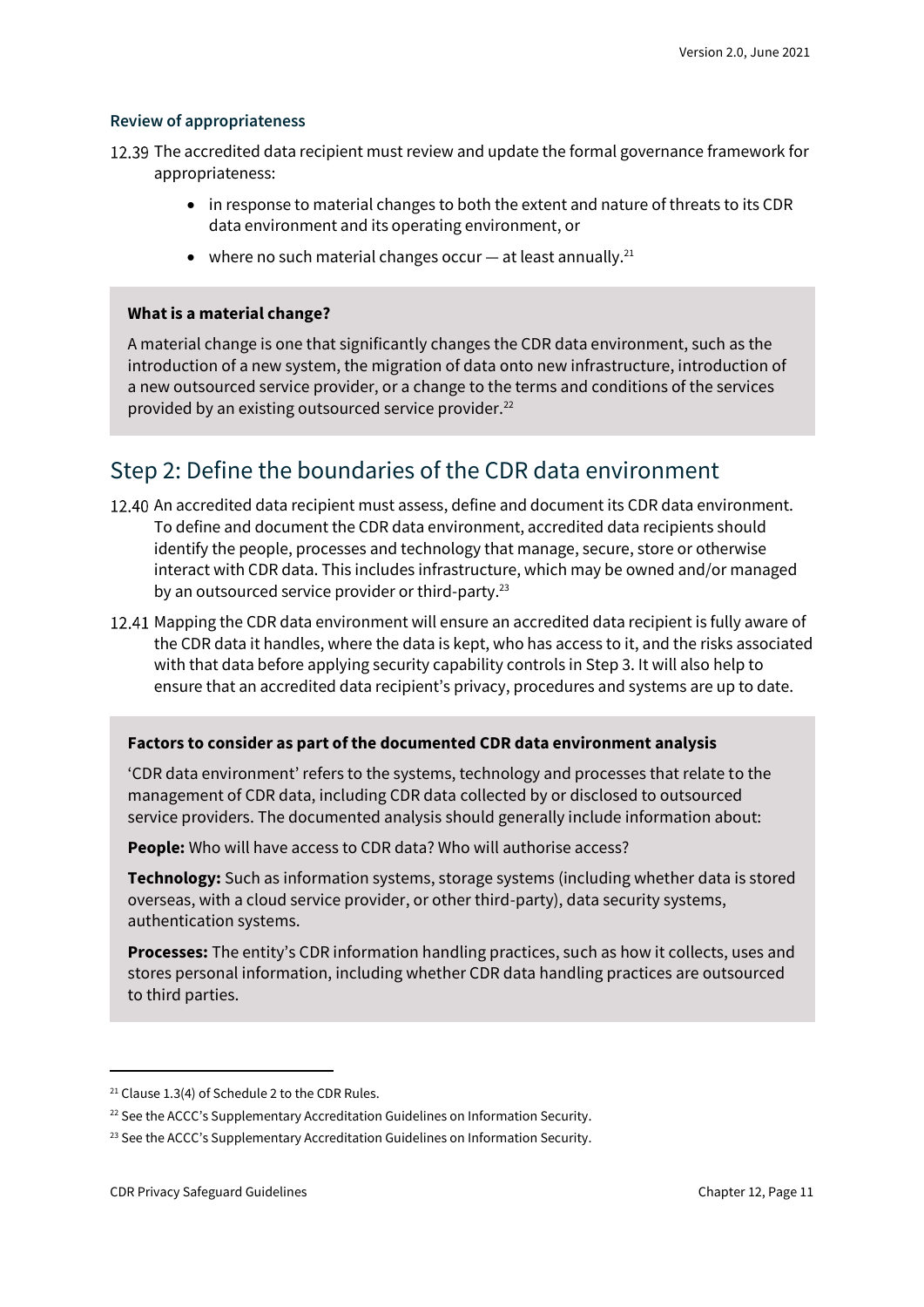**Other factors to consider:** What other data exists in the data environment, and how does it overlap or connect with the CDR data? This is important to know in order to identify which datasets are high-risk. It is important to identify where non-CDR datasets could be linked with CDR data, increasing the risk of unauthorised disclosure or access.

- 12.42 This can either be documented through a data flow diagram or a written statement.<sup>24</sup>
- 12.43 Accredited data recipients need to review their CDR data environment for completeness and accuracy:
	- as soon as practicable when they become aware of material changes to the extent and nature of threats to their CDR data environment, or
	- where no such material changes occur, at least annually.

#### Step 3: Have and maintain an information security capability

12.44 The CDR Rules require an accredited data recipient to have and maintain an information security capability that:

- complies with minimum controls set out in Part 2 to Schedule 2 of the CDR Rules, and
- is appropriate and adapted to respond to risks to information security, having regard to:
	- o the extent and nature of threats to CDR data that the accredited data recipient holds
	- o the extent and nature of CDR data that it holds, and
	- o the potential loss or damage to one or more consumers if all, or part, of the consumer's data were to be misused, interfered with, or accessed, modified or disclosed without authorisation.
- 12.45 The accredited data recipient must review and adjust its information security capability as required by the CDR Rules (see paragraphs 12.55 – 12.56 following).

#### **Information security controls**

- 12.46 The CDR Rules contain information security controls to be designed, implemented and operated by an accredited data recipient as part of its information security capability. These are detailed in Part 2 to Schedule 2 to the CDR Rules.
- 12.47 These controls cover:
	- having processes in place to limit the risk of inappropriate or unauthorised access to its CDR data environment
	- taking steps to secure the network and systems within the CDR data environment

<sup>&</sup>lt;sup>24</sup> For further information see the ACCC's Supplementary Accreditation Guidelines on Information Security.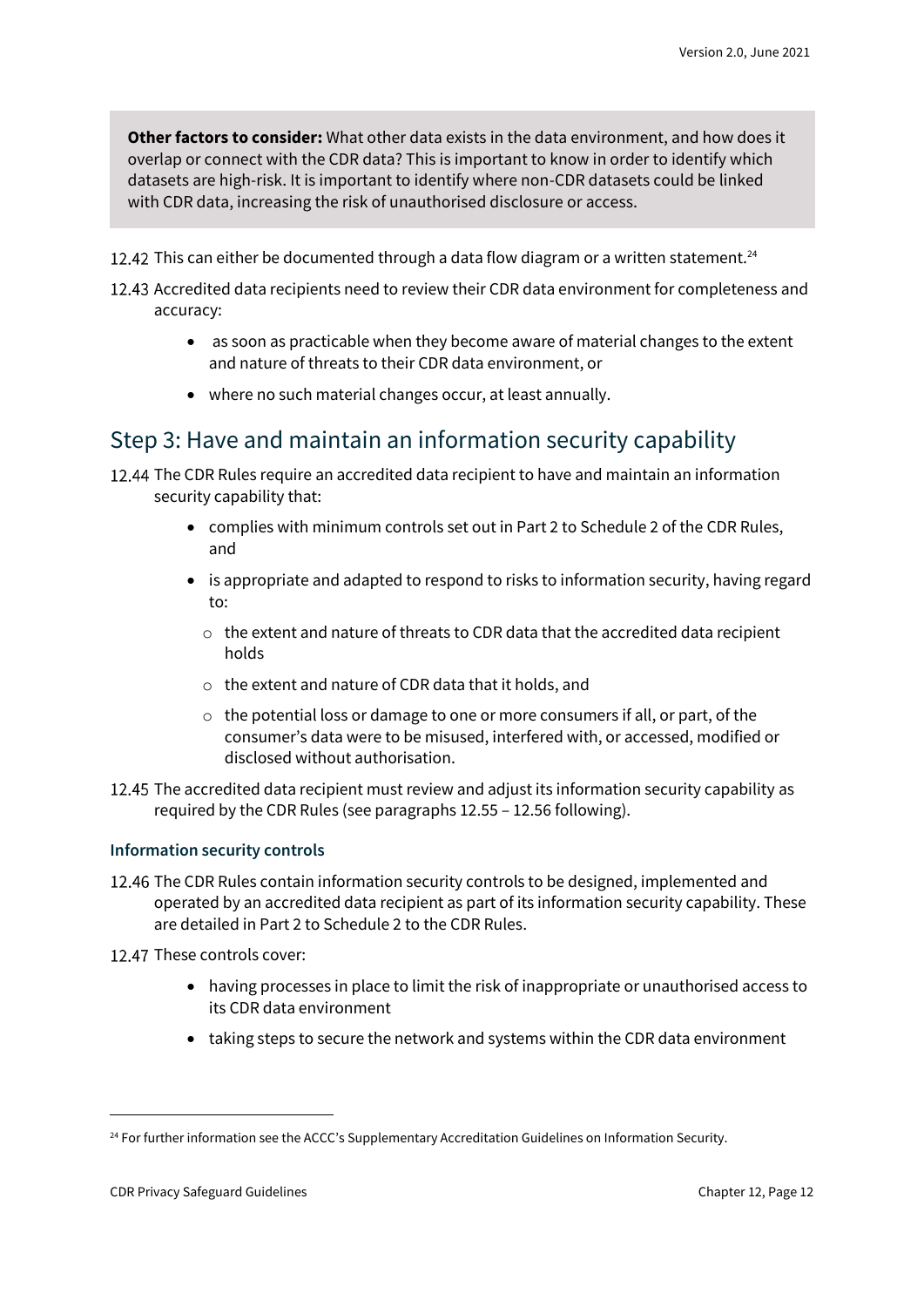- securely managing information assets within the CDR data environment over their lifecycle
- implementing a formal vulnerability management program to identify, track and remediate vulnerabilities within the CDR data environment in a timely manner
- taking steps to limit, prevent, detect and remove malware in the CDR data environment, and
- implementing a formal information security training and awareness program for all personnel interacting with CDR data.
- 12.48 Compliance with Privacy Safeguard 12 requires the implementation of these controls across the CDR environment.
- The information security controls in Part 2, Schedule 2 of the CDR Rules are the *minimum controls* required for an applicant to become accredited and for an accredited data recipient to ensure ongoing compliance with Privacy Safeguard 12. An accredited data recipient may choose to implement stronger protections.
- 12.50 Further information regarding the minimum information security controls is contained in the ACCC's Supplementary Accreditation Guidelines on Information Security.

#### **Additional security controls required to respond to risks to information security**

- 12.51 In addition to the information security controls set out in Part 2 Schedule 2 of the CDR Rules, an accredited data recipient must also have and maintain an information security capability that is appropriate and adapted to respond to risks to information security, having regard to:
	- the extent and nature of threats to CDR data that it holds, and
	- the extent and nature of CDR data that it holds, and the potential loss or damage to one or more consumers if all or part of the consumer's data were to be misused, interfered with, or accessed, modified or disclosed without authorisation.
- 12.52 Accredited data recipients familiar with the Privacy Act may recognise that this is a similar process to determining what constitutes 'reasonable steps' to meet obligations under APP 1.2 and APP 11.

#### **Outsourced service provider information security capability**

12.53 Where an accredited data recipient uses an outsourced service provider to:

- collect CDR data on the accredited data recipient's behalf, and/or
- provide the accredited data recipient with goods or services, using CDR data provided by the accredited data recipient,

the accredited data recipient must ensure their contract with the outsourced service provider requires them to take the steps outlined in Schedule 2 as if the outsourced service provider were an accredited data recipient.<sup>25</sup>

12.54 To comply with this requirement, accredited data recipients may consider the following when engaging an outsourced service provider:

<sup>25</sup> CDR Rule 1.10(2)(b)(i).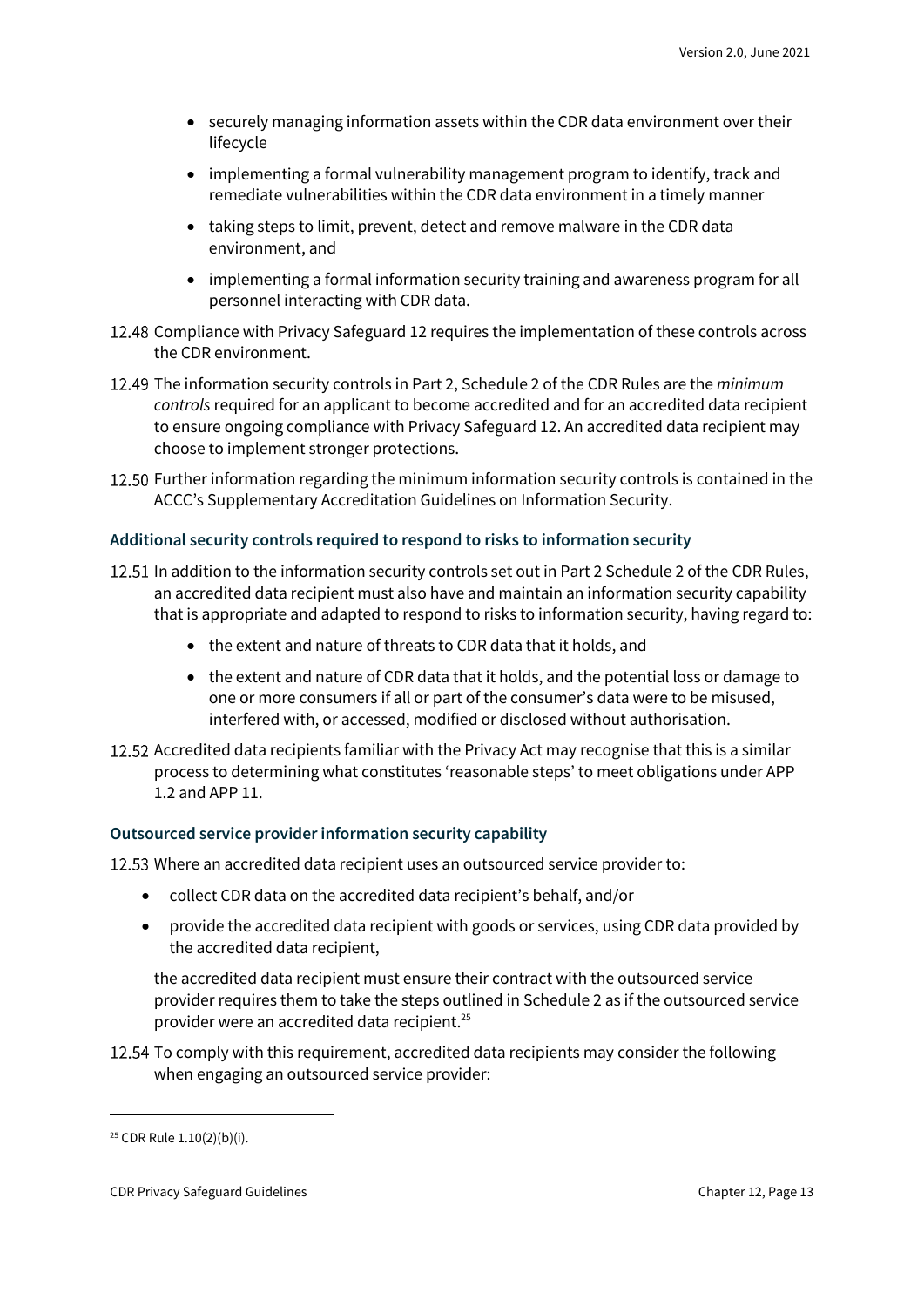- assessing whether the information security capabilities of the outsourced service provider, having regard to the nature of the goods or services provided in relation to CDR data, comply with the information security capabilities set out in Part 1 of the CDR Rules and the security controls set out in Part 2 of the CDR Rules
- requesting and reviewing information from the outsourced service provider such as vulnerability and penetration testing reports, internal audit reports, and other information security assessments and questionnaires, and
- including contractual provisions regarding security capability reflecting the definition of a CDR outsourcing arrangement in the CDR Rules.<sup>26</sup>

#### **Reviewing security capability**

12.55 Under the CDR Rules, an accredited data recipient must review and adjust its information security capability:

- in response to material changes to both the nature and extent of threats and its CDR data environment, or
- where no such material changes occur, at least annually.<sup>27</sup>
- 12.56 Where changes in the operations of the accredited data recipient could lead to changes in its risk posture (for example, development of new applications, migration to new infrastructure), the accredited data recipient should review its information security capability to ensure it remains fit for purpose in managing information security risks.

#### Step 4: implement a formal controls assessment program

#### **Assessing the effectiveness of controls**

- 12.57 An accredited data recipient must establish and implement a testing program to review and assess the effectiveness of its information security capability.
- 12.58 This testing program must be appropriate and adapted to respond to risks to information security, having regard to:
	- the extent and nature of threats to CDR data that it holds
	- the extent and nature of CDR data that it holds, and
	- the potential loss or damage to one or more consumers if all or part of the consumer's data were to be misused, interfered with or lost, or accessed, modified or disclosed without authorisation.<sup>28</sup>
- 12.59 The extent and frequency of this testing must be commensurate with:
	- the rate at which vulnerabilities and threats change
	- material changes to the accredited data recipient's CDR data environment, and

<sup>26</sup> CDR Rule 1.10(2).

 $27$  Clause 1.5(2) of Schedule 2 to the CDR Rules.

<sup>&</sup>lt;sup>28</sup> Clause 1.6(1)(a) of Schedule 2 to the CDR Rules.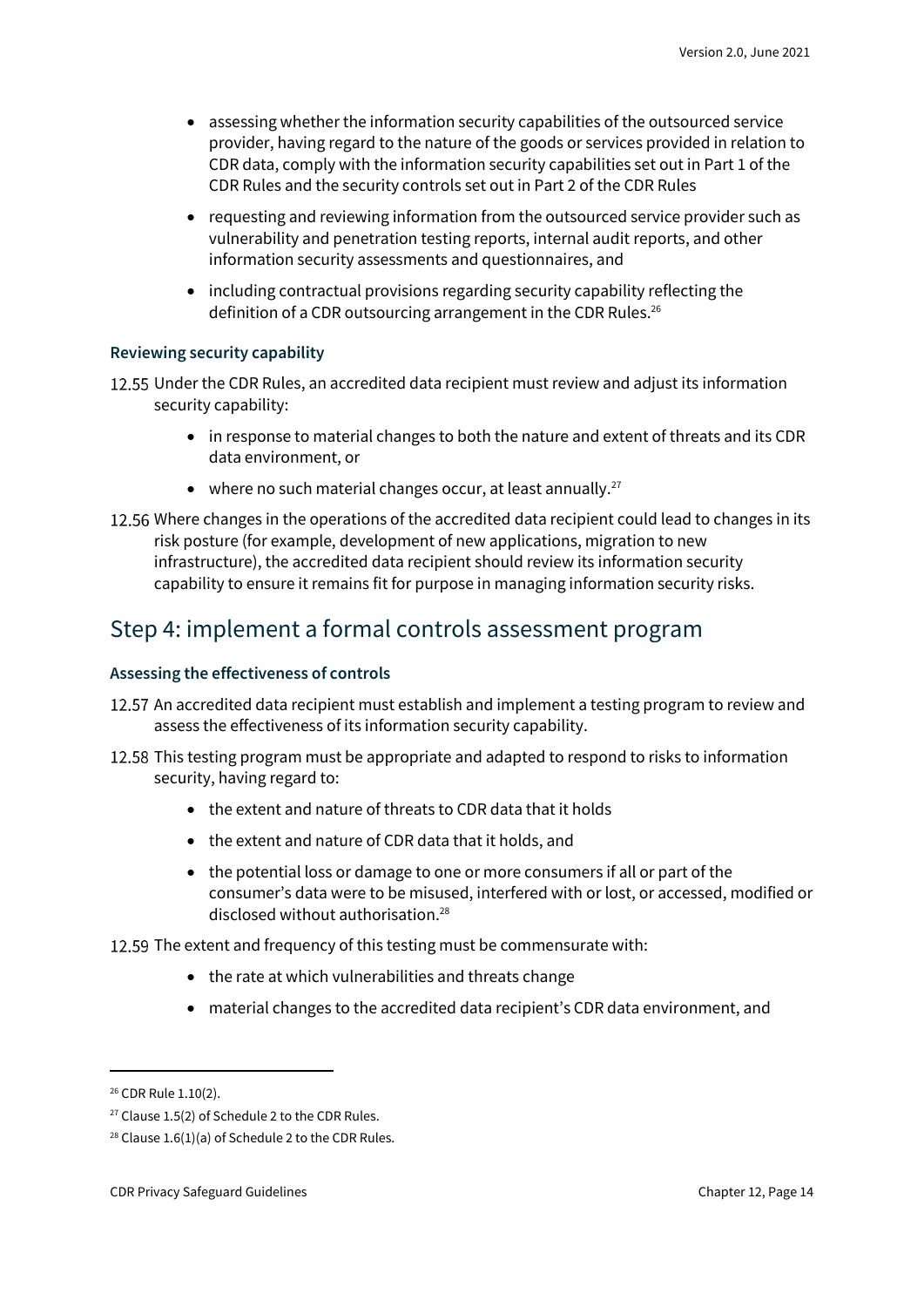- the likelihood of failure of controls having regard to the results of previous testing.<sup>29</sup>
- 12.60 In order to maintain accreditation under the CDR framework, an accredited person must also provide regular attestation statements and assurance reports to the Data Recipient Accreditor.<sup>30</sup> More information can be found in the ACCC's Supplementary Accreditation Guidelines on Information Security.
- 12.61 The accredited data recipient must monitor and evaluate the design, implementation and operating effectiveness of security controls relating to the management of CDR data and have regard to its CDR regime obligations and the control requirements in Part 2 of Schedule 2 to the CDR Rules.<sup>31</sup>
- 12.62 The accredited data recipient must escalate and report the results of any testing that identifies design, implementation or operational deficiencies in information security controls relevant to its CDR data environment to senior management.<sup>32</sup>
- 12.63 The accredited data recipient must ensure that testing is conducted by appropriately skilled persons who are independent from the performance of controls over the CDR data environment.<sup>33</sup>
- 12.64 The accredited data recipient must review the sufficiency of its testing program:
	- a. when there is a material change to the nature and extent of threats to its CDR data environment or to its CDR data environment, as soon as practicable, or
	- b. where no such material changes occur, at least annually.<sup>34</sup>

#### Step 5: Manage and report security incidents

- 12.65 An accredited data recipient must have procedures and practices in place to detect, record, and respond to information security incidents as soon as practicable.<sup>35</sup> More detail about maintaining these practices can be found in ACCC's Supplementary Accreditation Guidelines on Information Security.
- 12.66 The accredited data recipient must create and maintain plans to respond to information security incidents that could plausibly occur. These are known as CDR data security response plans.<sup>36</sup>
- 12.67 The accredited data recipient's CDR data security response plans must include procedures for:
	- a. managing all relevant stages of an incident, from detection to post-incident review

<sup>&</sup>lt;sup>29</sup> Clause 1.6(1)(b) of Schedule 2 to the CDR Rules.

<sup>&</sup>lt;sup>30</sup> Clause 2.1(2) of Schedule 1 to the CDR Rules.

<sup>&</sup>lt;sup>31</sup> Clause 1.6(2) of Schedule 2 to the CDR Rules.

<sup>&</sup>lt;sup>32</sup> Clause 1.6(3) of Schedule 2 to the CDR Rules.

<sup>&</sup>lt;sup>33</sup> Clause 1.6(4) of Schedule 2 to the CDR Rules.

<sup>&</sup>lt;sup>34</sup> Clause 1.6(4) of Schedule 2 to the CDR Rules.

<sup>&</sup>lt;sup>35</sup> Clause 1.7(1) of Schedule 2 to the CDR Rules.

<sup>&</sup>lt;sup>36</sup> Clause 1.7(2) of Schedule 2 to the CDR Rules.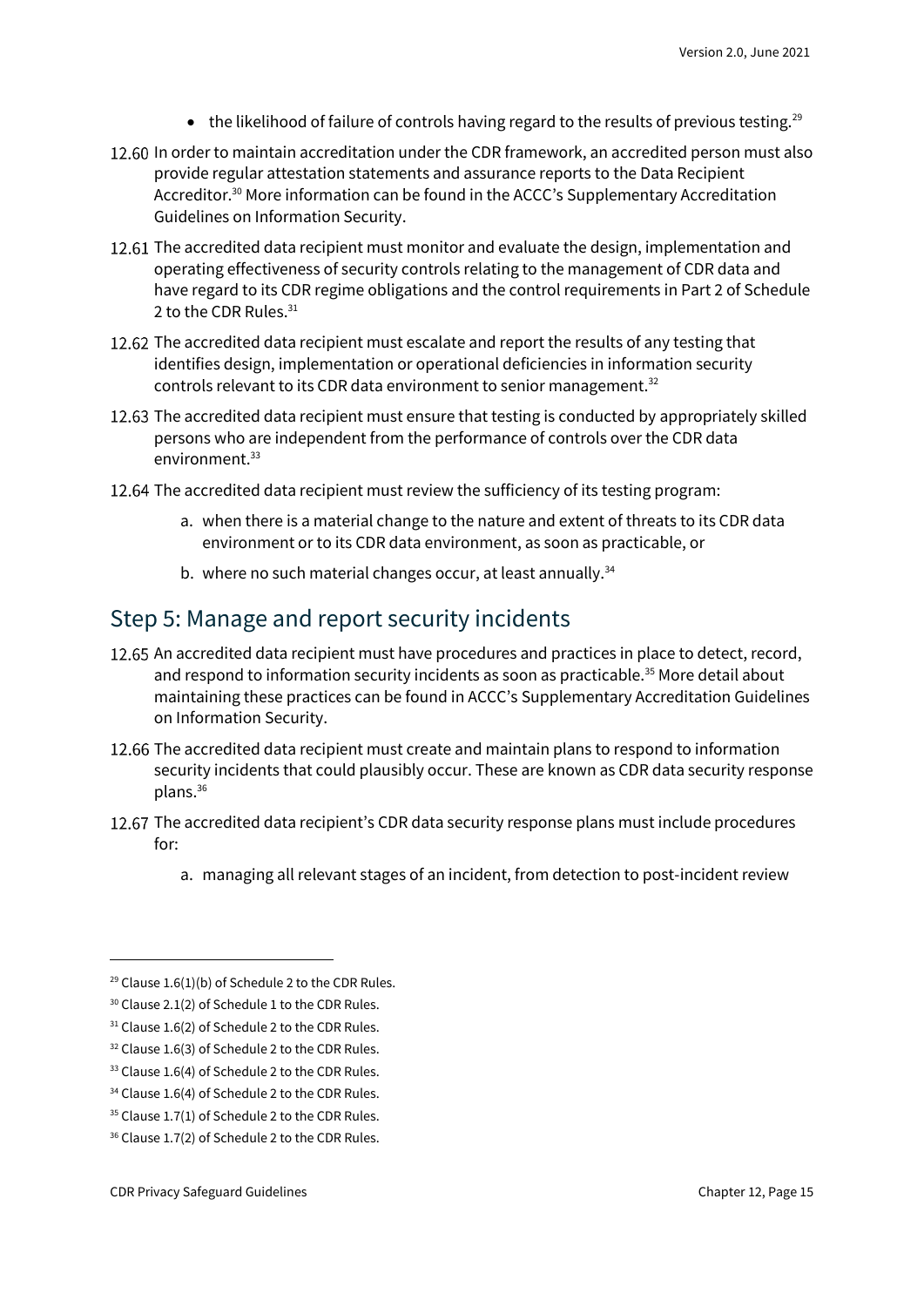- b. notifying CDR data security breaches to the Information Commissioner and to consumers as required under Part IIIC of the Privacy Act,<sup>37</sup> and
- c. notifying information security incidents to the Australian Cyber Security Centre as soon as practicable and no later than 30 days after the accredited data recipient becomes aware of the security incident.<sup>38</sup>
- 12.68 The accredited data recipient must review and test its CDR data security response plans to ensure they remain resilient, effective and consistent with its obligations in relation to CDR data security breaches.
	- Where there is a material change to the nature and extent of threats to the accredited data recipient's CDR data environment or to the boundaries of the accredited data recipient's CDR data environment, this review and test must be undertaken as soon as practicable.
	- Where no such material changes occur, this review and test must be undertaken at least annually. 39

### <span id="page-15-0"></span>**Notifiable Data Breach (NDB) scheme**

- 12.69 The Notifiable Data Breaches (NDB) provisions in Part IIIC of the Privacy Act apply to accredited data recipients as if personal information was 'CDR data'. 40
- Under the NDB scheme, accredited data recipients are required to notify affected consumers and the Information Commissioner in the event of an 'eligible data breach' under the NDB scheme.<sup>41</sup>
- 12.71 A data breach is eligible if it is likely to result in serious harm to any of the consumers to whom the information relates. Entities must conduct a prompt and reasonable assessment if they suspect that they may have experienced an eligible data breach.
- 12.72 For more information, see the OAIC's Notifiable [Data Breaches scheme webpage.](https://www.oaic.gov.au/privacy/notifiable-data-breaches/)

The OAIC has developed the [Data breach preparation and response guide](https://www.oaic.gov.au/privacy/guidance-and-advice/data-breach-preparation-and-response/) — A guide to [managing data breaches in accordance with the Privacy Act](https://www.oaic.gov.au/privacy/guidance-and-advice/data-breach-preparation-and-response/) to support the development and implementation of an effective data breach response, including developing a data breach response plan. The principles and concepts from this guide are useful and applicable to CDR data security breaches.<sup>42</sup>

 $37$  See the 'Notifiable Data Breach (NDB) scheme' section further below in this Chapter.

<sup>38</sup> Clause 1.7(3) of Schedule 2 to the CDR Rules.

<sup>39</sup> Clause 1.7(4) of Schedule 2 to the CDR Rules.

<sup>40</sup> Section 56ES of the Competition and Consumer Act.

<sup>&</sup>lt;sup>41</sup> See Part IIIC, Division 3 of the Privacy Act. See generally the OAIC's [Notifiable Data Breaches scheme webpage](https://www.oaic.gov.au/privacy/notifiable-data-breaches/) for further information.

<sup>42</sup> The notifiable data breaches provisions of the Privacy Act apply in the CDR regime as if personal information was 'CDR data' (see section 56ES of the Competition and Consumer Act).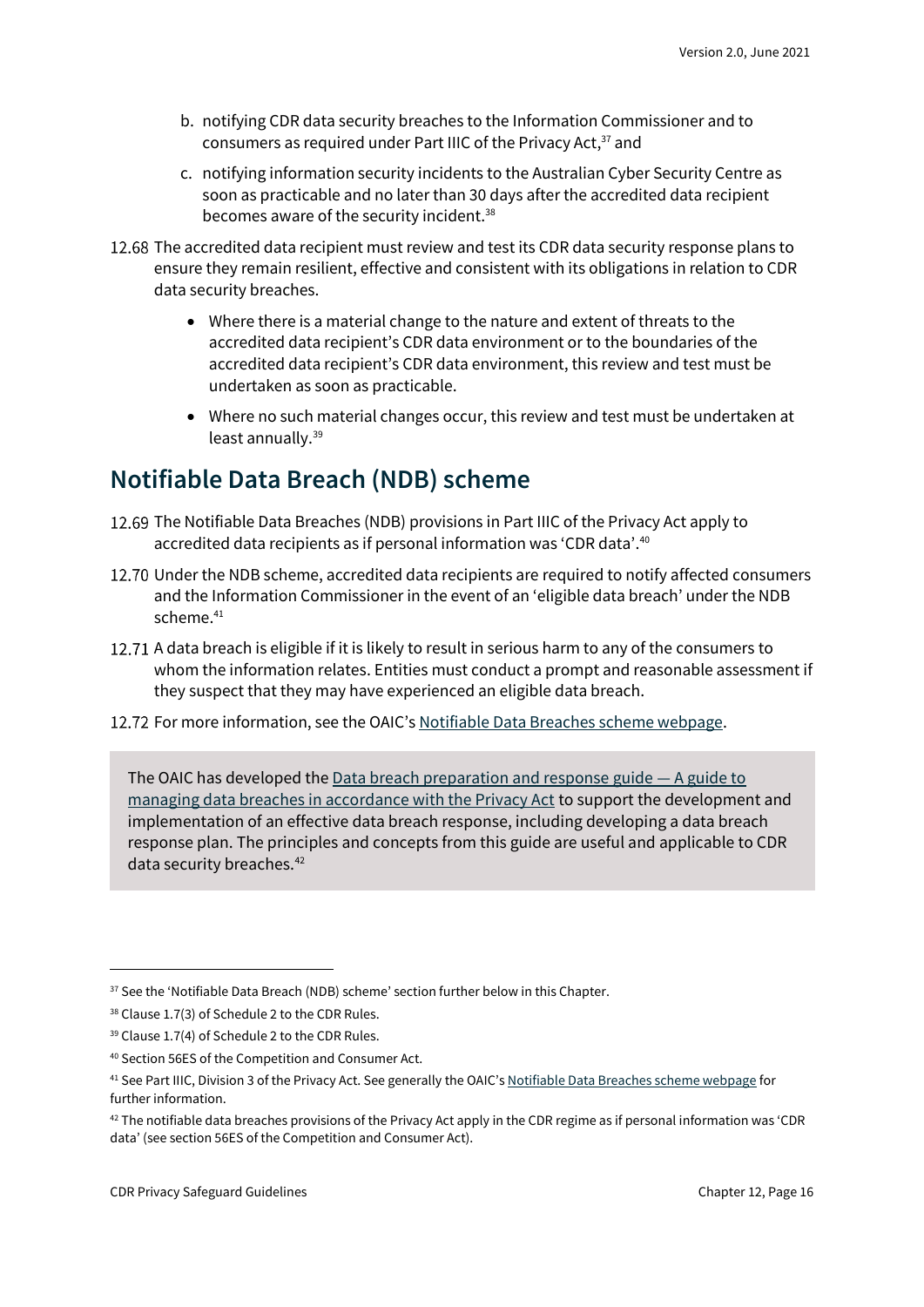## <span id="page-16-0"></span>**PART B: Treatment of redundant data (destruction and de-identification)**

### <span id="page-16-1"></span>**Overview of the process for treating redundant data**

- 12.73 An accredited data recipient must destroy or de-identify CDR data that has become 'redundant' unless an exception applies. <sup>43</sup> Information regarding when CDR data becomes 'redundant', as well as the exceptions to the requirement to destroy or de-identify redundant data, are discussed below at 'What is 'redundant data'?' and outlined in the flow chart beneath paragraph 12.76.
- 12.74 Once CDR data is redundant, the steps an entity must take to determine whether to destroy or de-identify the CDR data are set out in the CDR Rules and explained under the heading 'Deciding how to deal with redundant data' below. What an accredited data recipient told the consumer during the consent phase (about how they treat redundant data) and whether the consumer has made an election to delete will be relevant to this decision, as demonstrated by the flow chart below at paragraph 12.83.
- 12.75 Once the accredited data recipient has determined whether to destroy or de-identify (and provided a consumer has not made an election to delete), it must follow the specific destruction and de-identification processes set out in the CDR Rules and outlined under the headings 'Steps to destroy redundant data' and 'Steps to de-identify redundant data' below.
- 12.76 Where the de-identification process does not apply or cannot result in de-identified information in accordance with the CDR Rules, the destruction process must be followed as outlined under the heading 'Steps to destroy redundant data' below.

<sup>43</sup> See Section 56EO(2)(a) of the Competition and Consumer Act.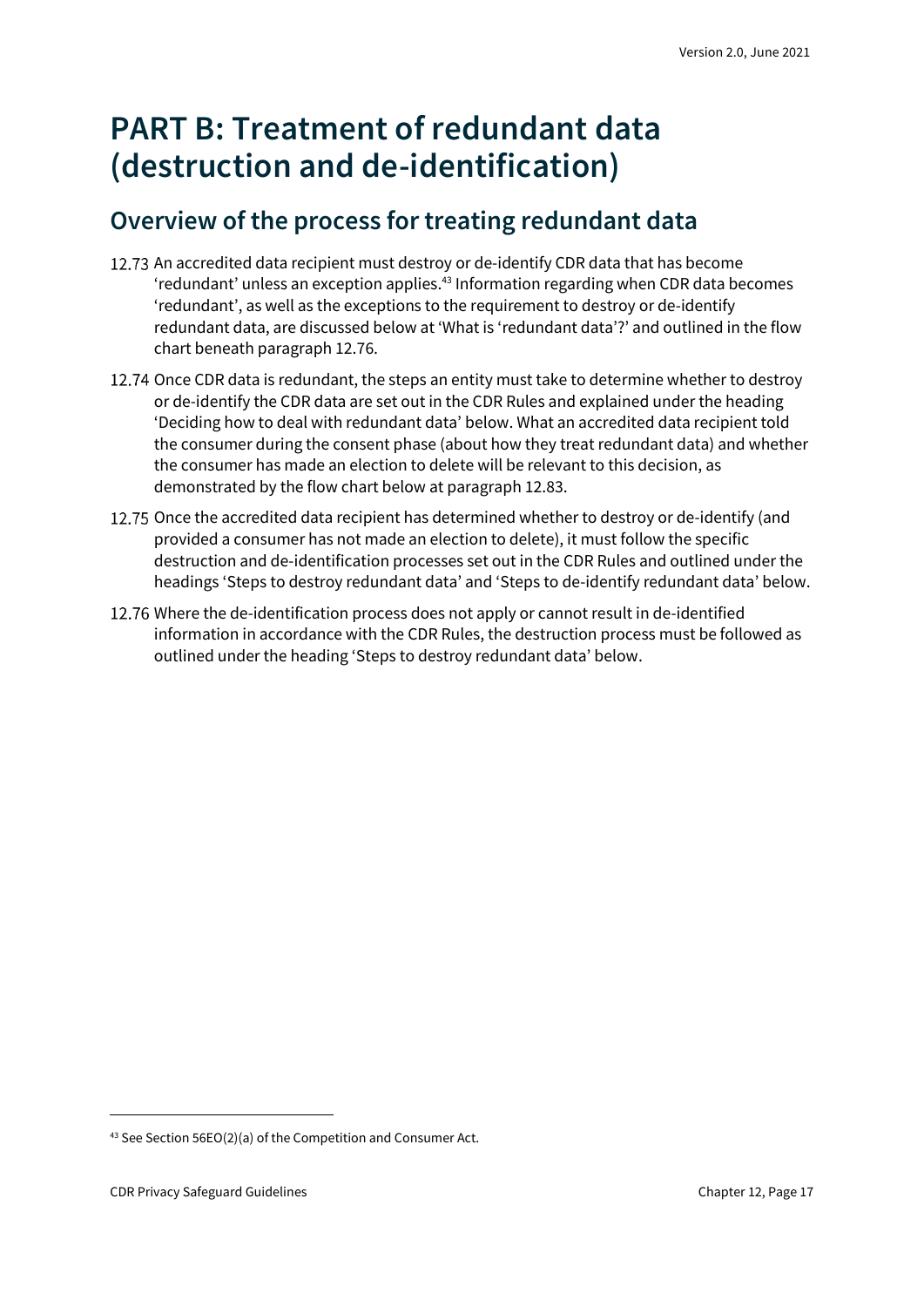### Redundant data in the CDR regime

#### Whether CDR data is redundant

Do you need the CDR data for:

a purpose permitted under the CDR Rules  $\bullet$ 

or

a purpose for which you can use or disclose under the privacy safeguards?  $\bullet$ 

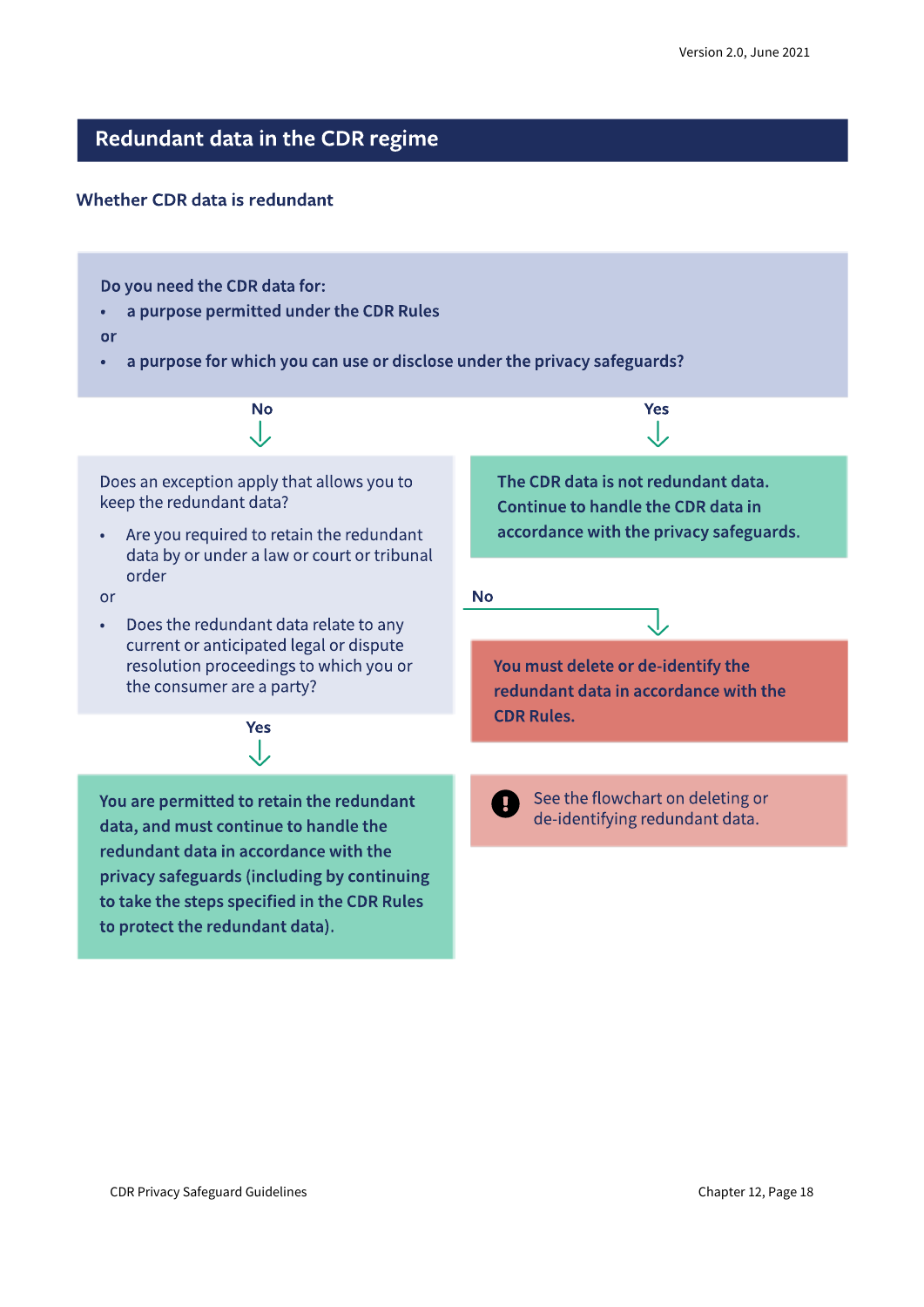### <span id="page-18-0"></span>**What is 'redundant data'?**

- 12.77 'Redundant data' is CDR data that an accredited data recipient or designated gateway no longer needs for a purpose permitted under the CDR Rules, or for any purpose for which it is allowed to be used or disclosed under the privacy safeguards.<sup>44</sup>
- 12.78 While the expiry of a consent will automatically cause CDR data to become redundant, there are other situations where CDR data will become redundant. For example, when an accredited data recipient's accreditation is revoked or surrendered. 45
- 12.79 The terms 'purpose' (in the context of redundant data) and 'required by or under an Australian law or court/tribunal order' are discussed in more detail in Chapter B (Key concepts).
- 12.80 Privacy Safeguard 12 requires an accredited data recipient or designated gateway to take the steps in the CDR Rules to destroy or de-identify redundant data unless:<sup>46</sup>
	- the entity is not required to retain the data by or under an Australian law or a court/tribunal order, or
	- the data does not relate to any current or anticipated legal proceedings or dispute resolution proceedings to which the entity or the consumer is a party.<sup>47</sup>
- 12.81 An accredited data recipient may request that the consumer state whether a legal or dispute resolution proceeding to which the consumer is a party is current or anticipated, and may rely on such a statement made by the consumer.<sup>48</sup>
- A legal or dispute resolution proceeding is 'anticipated' if there is a real prospect of proceedings being commenced, as distinct from a mere possibility. A dispute resolution proceeding includes those undertaken through external dispute resolution schemes.
- 12.83 Within a dataset, some of the data may become redundant while other data does not. For instance, where a consumer has a number of banking accounts with a data holder, and data associated with one of those accounts is no longer needed by the accredited data recipient to provide the consumer with the requested services, that account data will become redundant data.

**Risk point**: Where an exception applies, entities risk keeping redundant data longer than they need to.

**Privacy tip**: Where, for example, laws prevent de-identification or destruction of redundant data, the entity should adopt other measures to limit privacy risks such as archiving and limiting access to those CDR data holdings. Entities should also clearly specify the law that authorises or requires the retention, how long the authorisation lasts, and the degree of information needed.

<sup>44</sup> See section 56EO(2)(a) of the Competition and Consumer Act.

<sup>45</sup> CDR Rule 5.23(4).

<sup>46</sup> See section 56EO(2) of the Competition and Consumer Act.

<sup>&</sup>lt;sup>47</sup> See section 56BAA of the Competition and Consumer Act and CDR Rule 1.17A.

<sup>48</sup> CDR Rules 1.17(A)(2) – (3).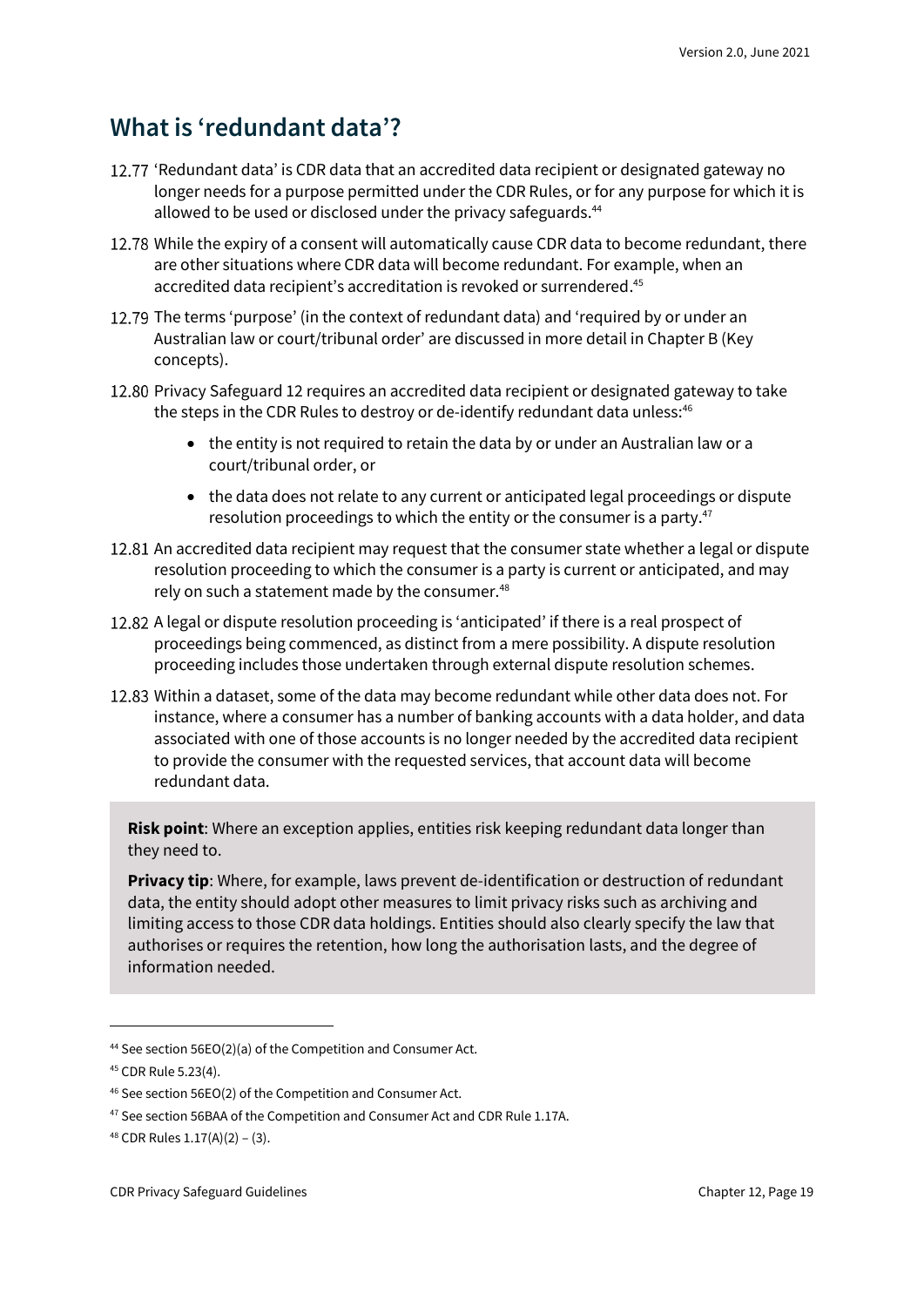### <span id="page-19-0"></span>**Deciding how to deal with redundant data**

#### Deleting or de-identifying redundant data

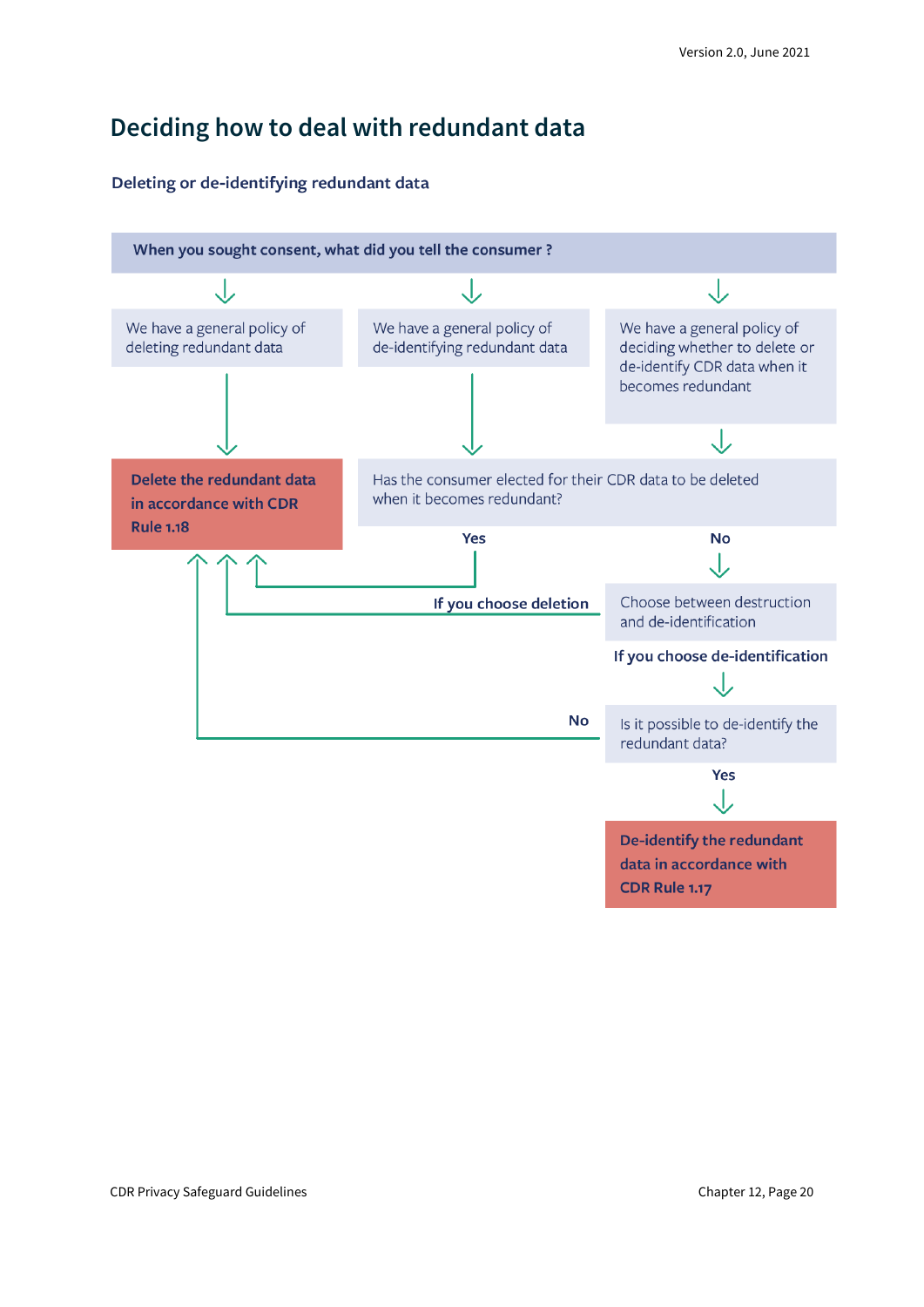### Step 1: Notification to consumer of matters relating to redundant data

#### **General policy for dealing with redundant data**

When seeking consent from a consumer in relation to the handling of their CDR data,<sup>49</sup> an accredited person must advise the consumer whether they have a general policy of:

- deleting the redundant data
- de-identifying the redundant data, or
- deciding whether to delete or de-identify the CDR data at the time it becomes redundant data.<sup>50</sup>

#### **The consumer's right to elect for their redundant data to be deleted**

- 12.85 If an accredited person's general policy is either de-identification or deciding between deletion and de-identification when the CDR data becomes redundant, then the accredited data recipient must allow the consumer to elect for their redundant data to be deleted.
- 12.86 A consumer can elect at any time for their data to be deleted when redundant. The deletion request applies to CDR data and any data derived from it (to the extent that the relevant consumer is identifiable or reasonably identifiable from the derived data). <sup>51</sup>
- 12.87 See Chapter B (Key Concepts) for further guidance about the meaning of 'derived data'.

### Step 2: Consider whether the redundant data must be destroyed

- 12.88 In many cases, an accredited data recipient will not have the option to de-identify under the CDR Rules, and the CDR data must be destroyed.
- 12.89 An accredited data recipient must consider whether an exception to the requirement to destroy redundant data set out above at 'What is 'redundant data'?' applies to the redundant data. If an exception applies, the accredited data recipient must retain the CDR data while the exception applies.<sup>52</sup>
- 12.90 The CDR Rules require redundant data to be destroyed where:
	- the consumer has elected for their redundant data to be deleted,
	- if no election has been made, the accredited data recipient advised the consumer at the time of seeking consent that it had a general policy of deleting redundant data. Where an accredited data recipient advised the consumer of a general policy of destruction, the accredited data recipient **must destroy the redundant data**, even if their general policy has since changed, or
	- it is not possible to de-identify the CDR data to the required extent (see Step 5).

<sup>49</sup> CDR Rule 4.11(3)(h)(i).

<sup>50</sup> CDR Rule 4.17(1).

<sup>&</sup>lt;sup>51</sup> CDR Rule 4.16. See also 'reasonably identifiable' in [Chapter B \(Key concepts\).](https://www.oaic.gov.au/consumer-data-right/cdr-privacy-safeguard-guidelines/chapter-b-key-concepts)

<sup>52</sup> CDR Rule 1.17A(2).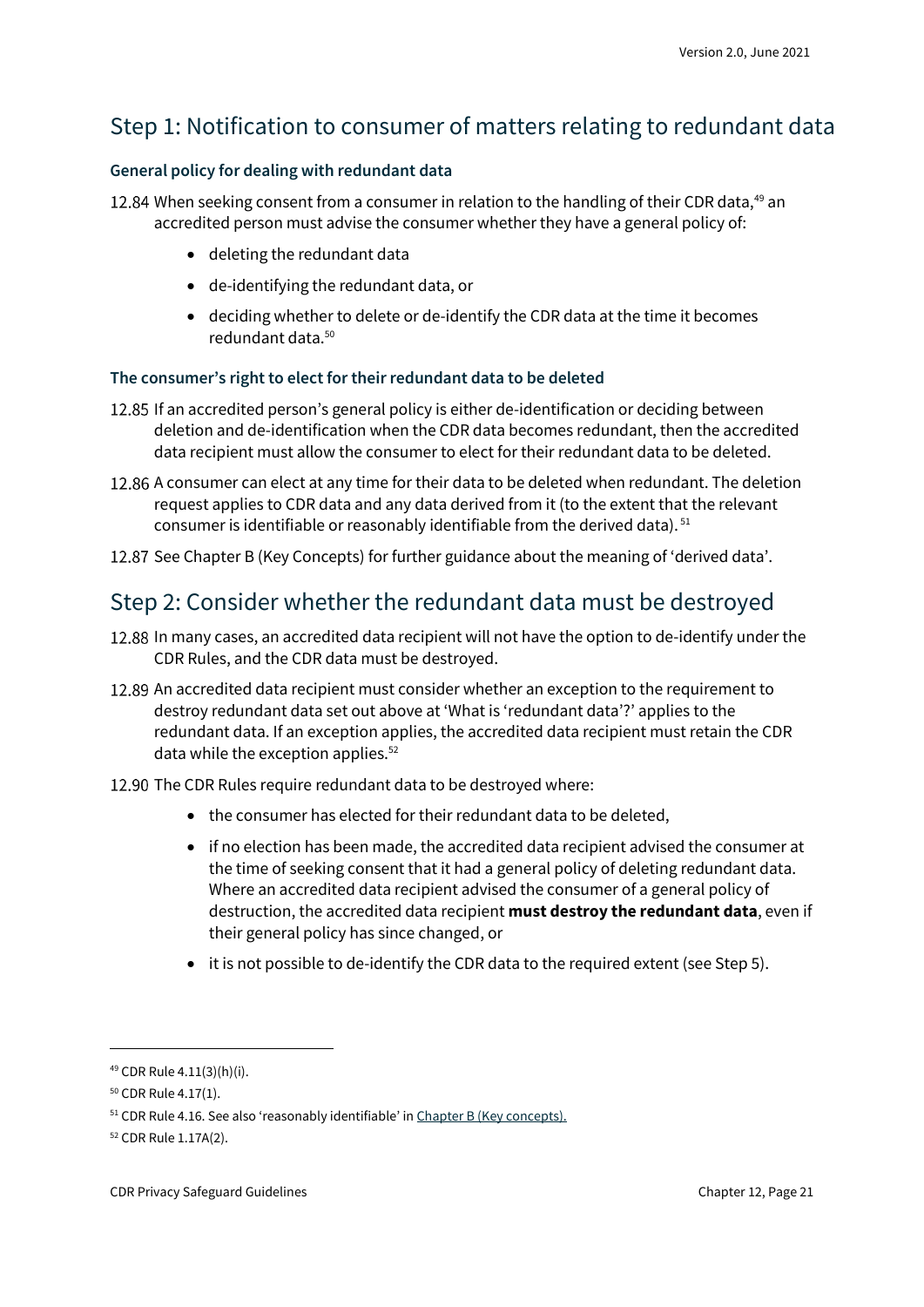### Step 3: If destruction isn't required, choose between destruction and de-identification

If there is 'no election to delete' in place, and the entity did not advise the consumer that it has a general approach of deleting redundant data, then the entity **can decide between destroying or de-identifying the CDR data** using the steps and processes contained in the CDR Rules and outlined below.

### Step 4: Destroying redundant data

12.92 If the accredited data recipient chooses under Step 3 to destroy the redundant data, then they must proceed to destroy the data in accordance with the 'CDR data deletion process' set out in the CDR Rules.<sup>53</sup> This process is explained further below under the heading 'Steps to destroy redundant data'.

### Step 5: De-identifying redundant data

#### **Consider whether it is possible to de-identify the CDR data**

- 12.93 Once an accredited data recipient has determined the de-identification process could apply, and the accredited data recipient is interested in pursuing this option, it must consider whether the CDR de-identification process will ensure that the data is de-identified in accordance with the CDR Rules.
- 12.94 In making this decision, an accredited data recipient must consider:
	- OAIC and Data61's De-Identification Decision-Making Framework
	- the techniques that are available for de-identification of data
	- the extent to which it would be technically possible for **any person** to be reidentified, or be reasonably identifiable, after de-identification in accordance with such techniques, and
	- the likelihood of any person becoming identifiable, or reasonably identifiable from the data after de-identification.<sup>54</sup>
- 12.95 Based on the above considerations, the accredited data recipient must determine whether it would be possible to de-identify the relevant data so that no person would any longer be identifiable, or reasonably identifiable, from:
	- the relevant data after the proposed de-identification, and
	- other information that would be held, following the proposed de-identification, by any person (the 'required extent').
- 12.96 The accredited data recipient must take into account the possibility of re-identification by using other information that may be held by **any person.** That is, whether the CDR data would be suitable for an open release environment (regardless of whether data is in fact

<sup>53</sup> CDR Rule 1.18

<sup>54</sup> CDR Rule 1.17(1).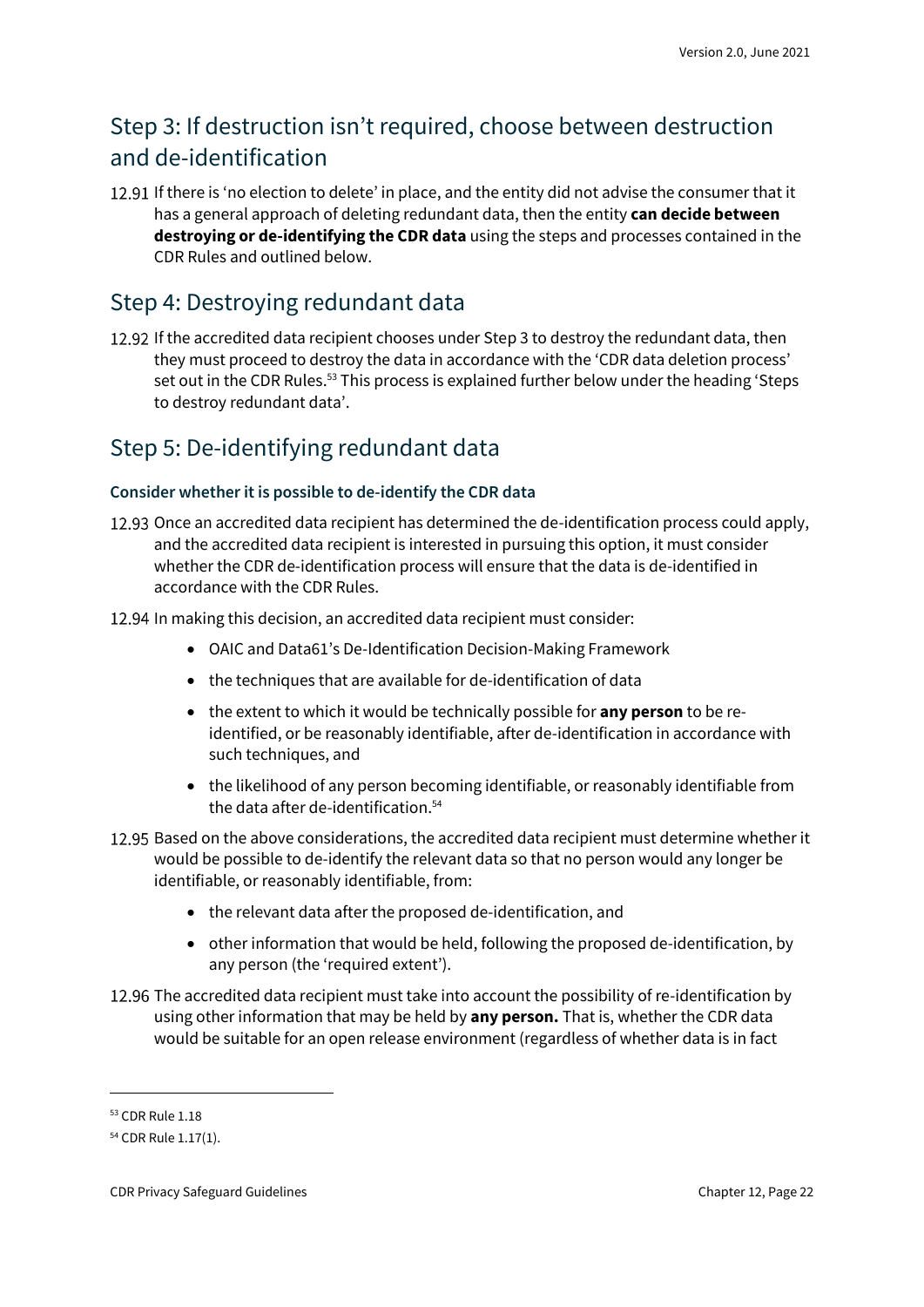released into an open environment, or what controls and safeguards apply to the data access environment).<sup>55</sup>

- 12.97 This is equivalent to using the De-Identification Decision-Making Framework to determine de-identification practices for open release. That is, accredited data recipients must use the De-Identification Decision-Making Framework as they would when intending to openly release de-identified information.
- 12.98 De-identification will be possible only where CDR data has been through an extremely robust de-identification process that ensures, with a very high degree of confidence, that no consumers are reasonably identifiable.
- 12.99 Accredited data recipients should be aware that there is significant complexity and risk involved with attempting to de-identify unit record data derived from CDR data to the 'required extent' as defined in the CDR Rules.

#### **De-identifying redundant data (if de-identification is possible)**

12.100 If, having taken the steps outlined in this section, the accredited data recipient determines that it is possible to de-identify the redundant data to the required extent<sup>56</sup>, they can then proceed to de-identify the data in accordance with the 'CDR data de-identification process' set out in the CDR Rules.<sup>57</sup> This process is explained further below under 'Steps to de-identify redundant data'.

#### **Destroying redundant data (if de-identification is not possible)**

12.101 If, having taken the steps outlined above, the accredited data recipient determines it is not possible to de-identify the data to the required extent, the accredited data recipient must delete the CDR data and any derived data in accordance with the CDR data deletion process set out in the CDR Rules, and explained below under 'Steps to destroy redundant data'.<sup>58</sup>

### <span id="page-22-0"></span>**Steps to destroy redundant data**

- 12.102 The CDR Rules provide that the CDR data deletion process is to be applied for the purposes of destroying redundant data under Privacy Safeguard 12. <sup>59</sup> The CDR data deletion process is set out in CDR Rule 1.18.
- 12.103 CDR Rule 1.18 provides that CDR data is to be deleted using the following steps:
	- delete, to the extent reasonably practicable, CDR data and any copies of that data
	- make a record to evidence the deletion, and

<sup>55</sup> CDR Rule 1.17(2)(f).

<sup>56</sup> See paragraphs 12.91 to 12.99.

<sup>57</sup> CDR Rule 1.17.

<sup>58</sup> CDR Rule 1.17(4).

<sup>59</sup> CDR Rule 7.13.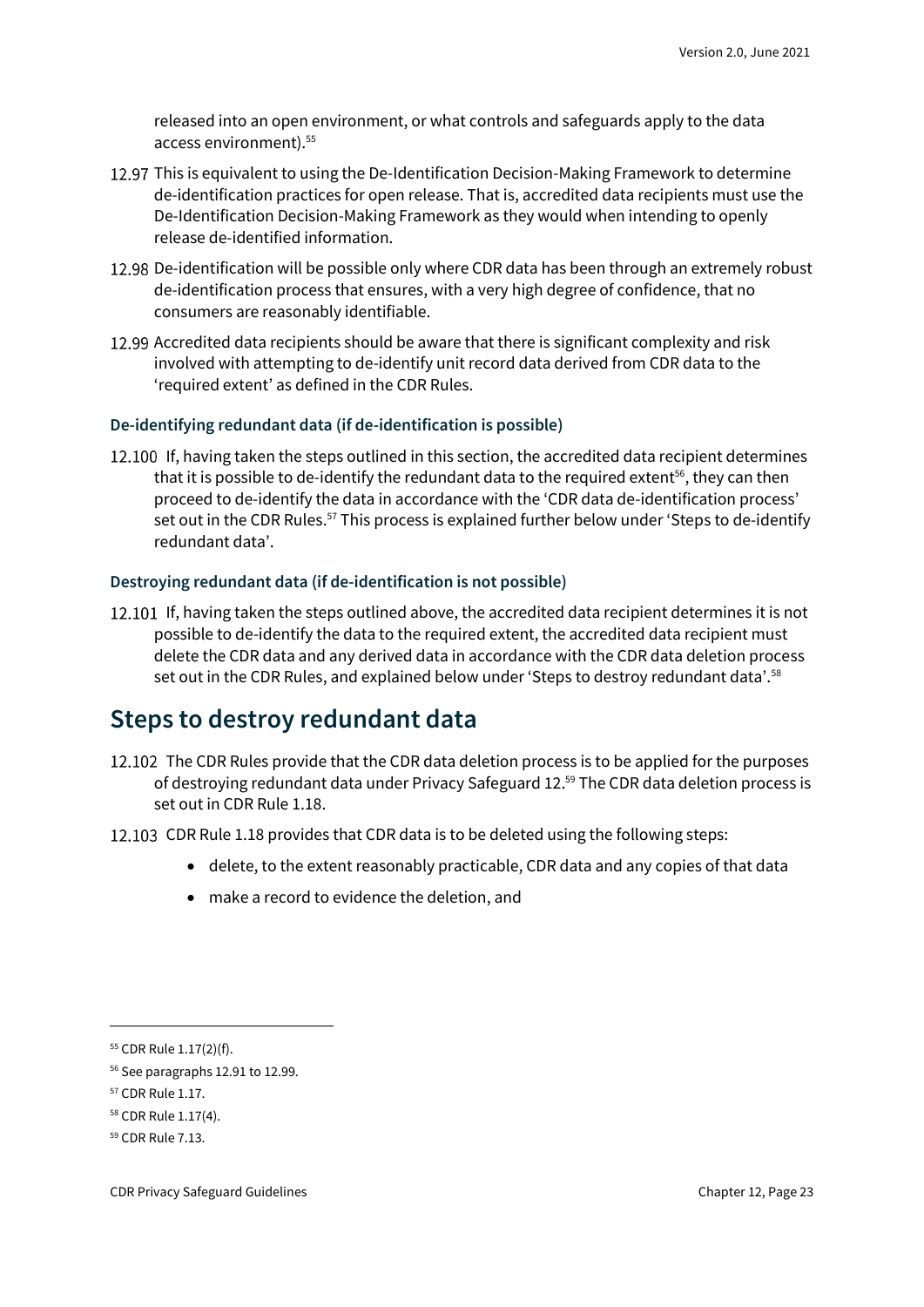• where another person holds the CDR data on behalf of an accredited data recipient and will perform the steps above, that accredited data recipient must direct that person to notify it when the steps are complete. <sup>60</sup>

12.104 This process applies:

- to the deletion of CDR data in response to a consumer's election,
- where the entity otherwise chooses to delete the redundant data in order to comply with their Privacy Safeguard 12 obligations, and
- where it is not possible to de-identify the CDR data to the required extent (see Step 5 above).

#### Deleting the CDR data 'to the extent reasonably practicable'

- 12.105 The CDR data deletion process requires the accredited data recipient to delete, 'to the extent reasonably practicable', CDR data and any copies of that CDR data.<sup>61</sup>
- 12.106 The meaning of deleting data 'to the extent reasonably practicable' depends on the circumstances, including:
	- **the amount of CDR data** more rigorous steps may be required as the quantity of data increases
	- **the nature of the accredited data recipient**, and of any other entities to whom the CDR data has been disclosed (such as outsourced service providers) — relevant considerations include an accredited data recipient's size, resources and its business model
	- the **possible adverse consequences for a consumer** if their CDR data is not properly deleted — more rigorous steps may be required as the risk of adversity increases
	- the accredited data recipient's **information handling practices** such as how it collects, uses and stores personal information, including whether CDR data handling practices are outsourced to third parties, and
	- the **practicability, including time and cost involved** however an accredited data recipient is not excused from deleting CDR data by reason only that it would be inconvenient, time-consuming or impose some cost to do so. Whether these factors make it unreasonable to take a particular step will depend on whether the burden is excessive in all the circumstances.

#### What if CDR data cannot practically be deleted?

12.107 The CDR Rules recognise that irretrievable destruction of CDR data such as from a back-up system or a database more generally is not always straightforward, and it may not be possible to achieve this immediately (for example, archived data that could be re-installed).

 $60$  Currently, an accredited data recipient is authorised to disclose CDR data to an outsourced service provider, another accredited person or the consumer to which the CDR data relates (CDR Rule 7.5(1)).

<sup>61</sup> CDR Rule 1.18(a).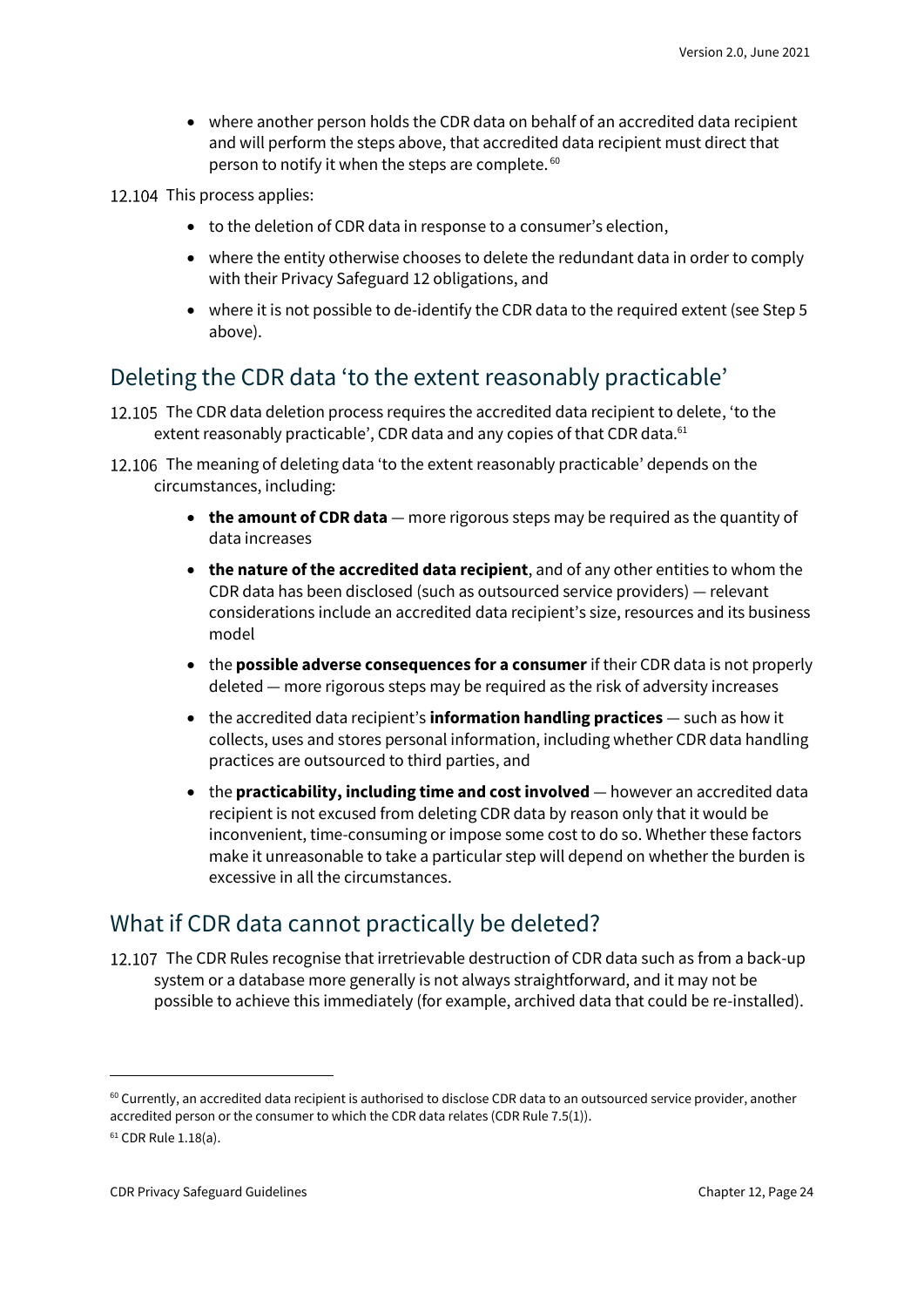- 12.108 For this reason, CDR data can be put 'beyond use', if it is not actually destroyed, provided the accredited data recipient:
	- is not able, and will not attempt, to use or disclose the CDR data
	- cannot give any other entity access to the CDR data
	- surrounds the CDR data with appropriate technical, physical and organisational security, and<sup>62</sup>
	- commits to take reasonable steps to irretrievably destroy the data if, or when, this becomes possible.
- 12.109 It is important to note that the accredited data recipient must continue to take reasonable steps to work towards a solution to eventually delete the CDR data.

**Privacy tip:** If a consumer requests deletion of their redundant data but the accredited data recipient determines that it is required to retain the data under a relevant law, court/tribunal order, or because of legal or dispute resolution proceedings, the entity should notify the consumer in writing of the reasons that their request was not complied with.

### <span id="page-24-0"></span>**Steps to de-identify redundant data**

- 12.110 If the accredited data recipient determines that it is possible to de-identify the data to the required extent, it must determine and apply the appropriate de-identification technique (or techniques). 63
- 12.111 Specifically, the accredited data recipient must:
	- determine the technique/s appropriate in the circumstances
	- apply that technique/s to de-identify the relevant data to the required extent, and
	- delete, in accordance with the CDR data deletion process, any CDR data that must be deleted to ensure that no person is any longer identifiable or reasonably identifiable.<sup>64</sup>
- 12.112 As soon as practicable after undertaking the de-identification process, the accredited data recipient must record the process including:
	- details of the assessment that it is possible to de-identify the relevant data to the required extent
	- that the relevant data was de-identified to that extent
	- how the relevant data was de-identified, including specifying the technique that was used, and
	- any persons to whom the de-identified data is disclosed.

 $62$  This should go beyond the minimum access controls specified in the CDR Rules.

 $63$  CDR Rule 1.17(3). This determination is a point in time assessment, i.e. with the technology available at that time rather than technology that may become available (such as quantum computing, for instance) in the future.

<sup>64</sup> CDR Rule 1.17(3).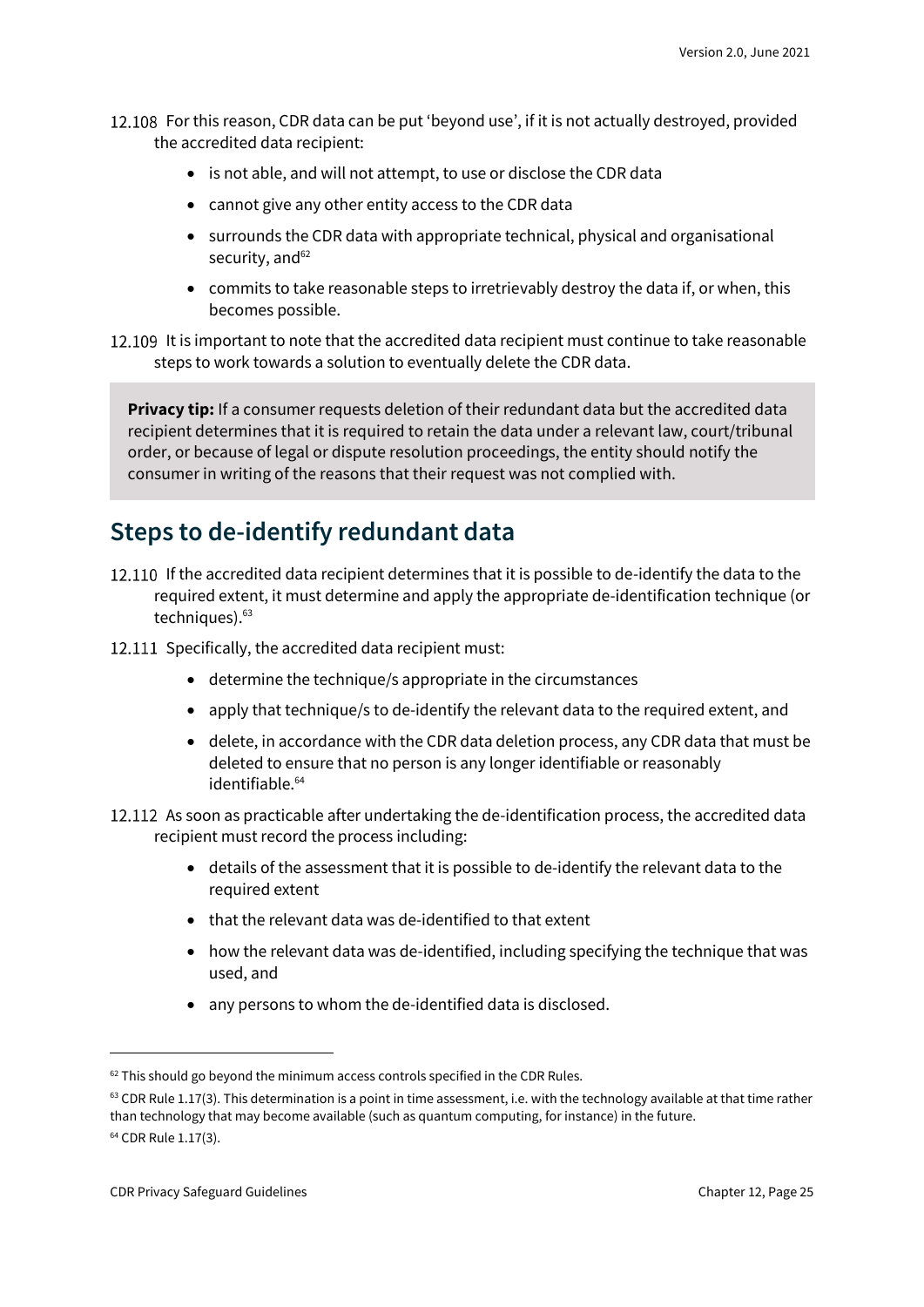12.113 If the accredited data recipient determines that it is not possible to de-identify CDR data using the appropriate technique, it must delete the relevant data and any CDR data directly or indirectly derived from it.

### De-identifying data that has been provided to an outsourced service provider

- 12.114 Where an accredited data recipient has provided an outsourced service provider with CDR data that then becomes redundant, the accredited data recipient cannot rely on that outsourced service provider to undertake the de-identification process on their behalf.
- 12.115 In this situation, an accredited data recipient must direct the outsourced service provider to either:
	- return the redundant data, as well as any data directly or indirectly derived from it.<sup>65</sup> The accredited data recipient can then determine whether it is possible to deidentify the redundant data to the required extent, and if so, de-identify the data in accordance with the CDR data de-identification process (as it would with any other redundant data), <sup>66</sup> or
	- delete the redundant data, as well as any data directly or indirectly derived from it.<sup>67</sup>
- 12.116 The accredited data recipient is responsible for ensuring these directions are made to any other person who has received the data.<sup>68</sup> If the outsourced service provider has also disclosed the data to another person, the accredited data recipient must ensure that that person receives a direction to return or delete the data. If that person has also disclosed the data, the accredited data recipient must ensure that person receives such a direction. <sup>69</sup> For information about the meaning of outsourced service provider, see Chapter B (Key concepts).

## <span id="page-25-0"></span>**Other relevant security obligations**

### <span id="page-25-1"></span>**Privacy safeguards**

- 12.117 Compliance with the privacy safeguards as a whole will promote security and reduce the risk of CDR data being accidently or deliberately compromised. This is because the privacy safeguards ensure that privacy risks are reduced or removed at each stage of CDR data handling, including collection, storage, use, disclosure, and destruction of CDR data.
- 12.118 Privacy Safeguard 1 requires entities to take reasonable steps to establish and maintain practices, procedures, and systems to ensure compliance with the privacy safeguards, including Privacy Safeguard 12. Privacy Safeguard 1 also requires that certain information

<sup>65</sup> CDR Rule 7.12(2)(b).

<sup>66</sup> CDR Rule 1.17.

<sup>67</sup> CDR Rule 7.12(2)(b).

<sup>&</sup>lt;sup>68</sup> The outsourced service provider is required to comply with this direction. See CDR Rule 1.10.

<sup>69</sup> CDR Rule 7.12(2)(b)(ii).